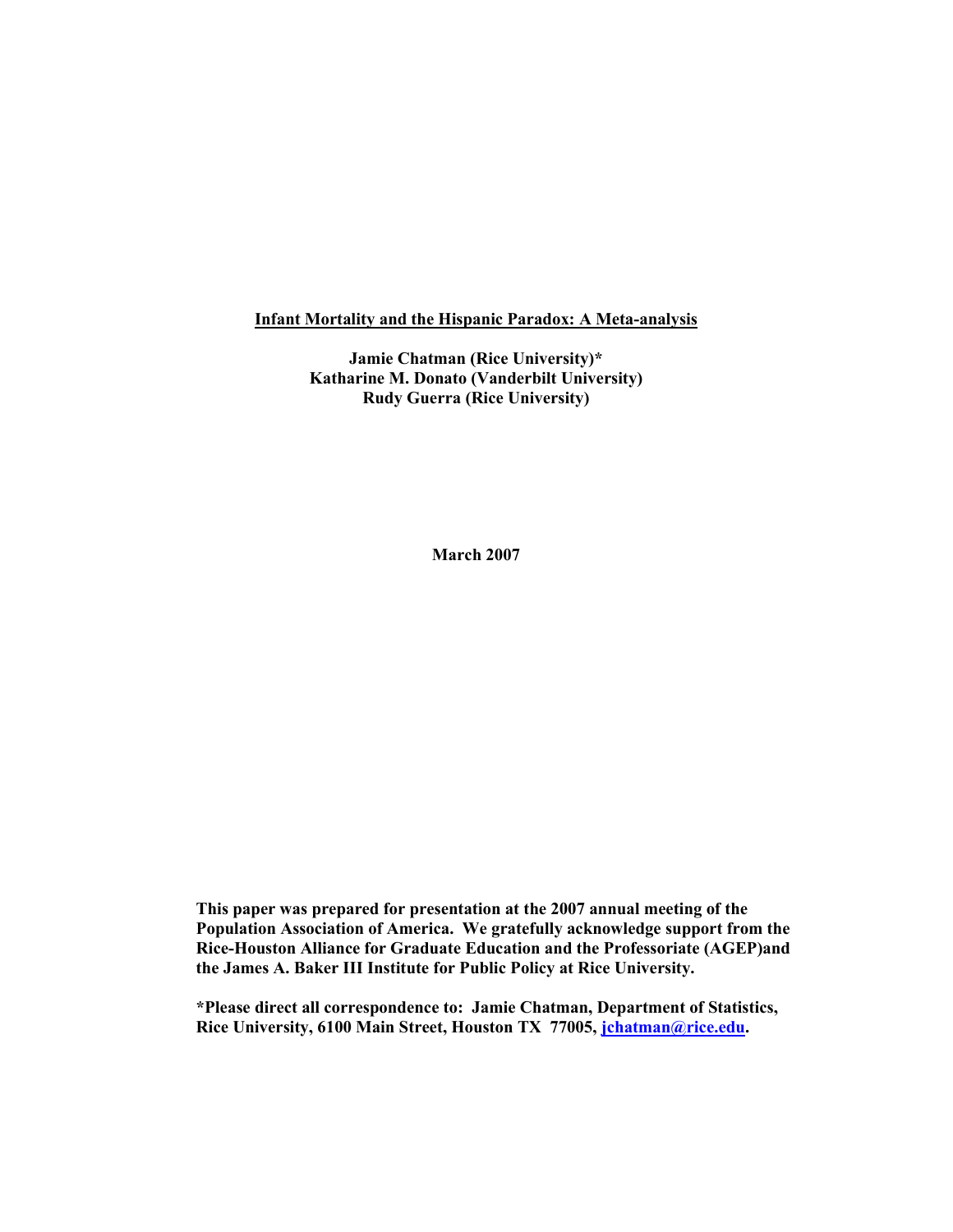#### Infant Mortality and the Hispanic Paradox: A Meta-Analysis

## Jamie Chatman (Rice University) Katharine M. Donato (Vanderbilt University) Rudy Guerra (Rice University)

#### Abstract

This paper presents results from a meta-analysis of infant mortality to shed light on the debate of the Hispanic Paradox. From Jstor, PubMed, MEDLINE, the Chicano computer database, and reference lists from prior studies, we located studies by searching for the key words: infant mortality; Hispanic paradox; epidemiological paradox; race & nativity; health & nativity; health & immigrants. We identified 33 published papers that analyzed infant mortality of at least one race/ethnic group of Hispanic descent or origin between 1975 and 2005. Each study analyzed infant mortality in one of two ways: by comparing U.S. race and ethnic groups, or by comparing the foreign born to U.S. native born. All studies had to include infant mortality rates by race/ethnicity or report infant mortality rates that could be calculated by race. Results from the meta-analysis of studies that compare Hispanics to Whites reveal a risk ratio of 1.07 (95% confidence interval, 1.03- 1.12). Similar meta-analysis risk ratios emerged using infant mortality ratios of blacks to Hispanics (RR = 2.07; 95% CI 1.96- 2.19) and blacks to Whites (RR= 2.26; 95% CI 2.18 – 2.35). Overall, these findings suggest that blacks are more than twice as likely as Hispanics and whites to experience infant mortality, and that among Hispanics, the risk of infant death is lower than expected given their greater socioeconomic disadvantage.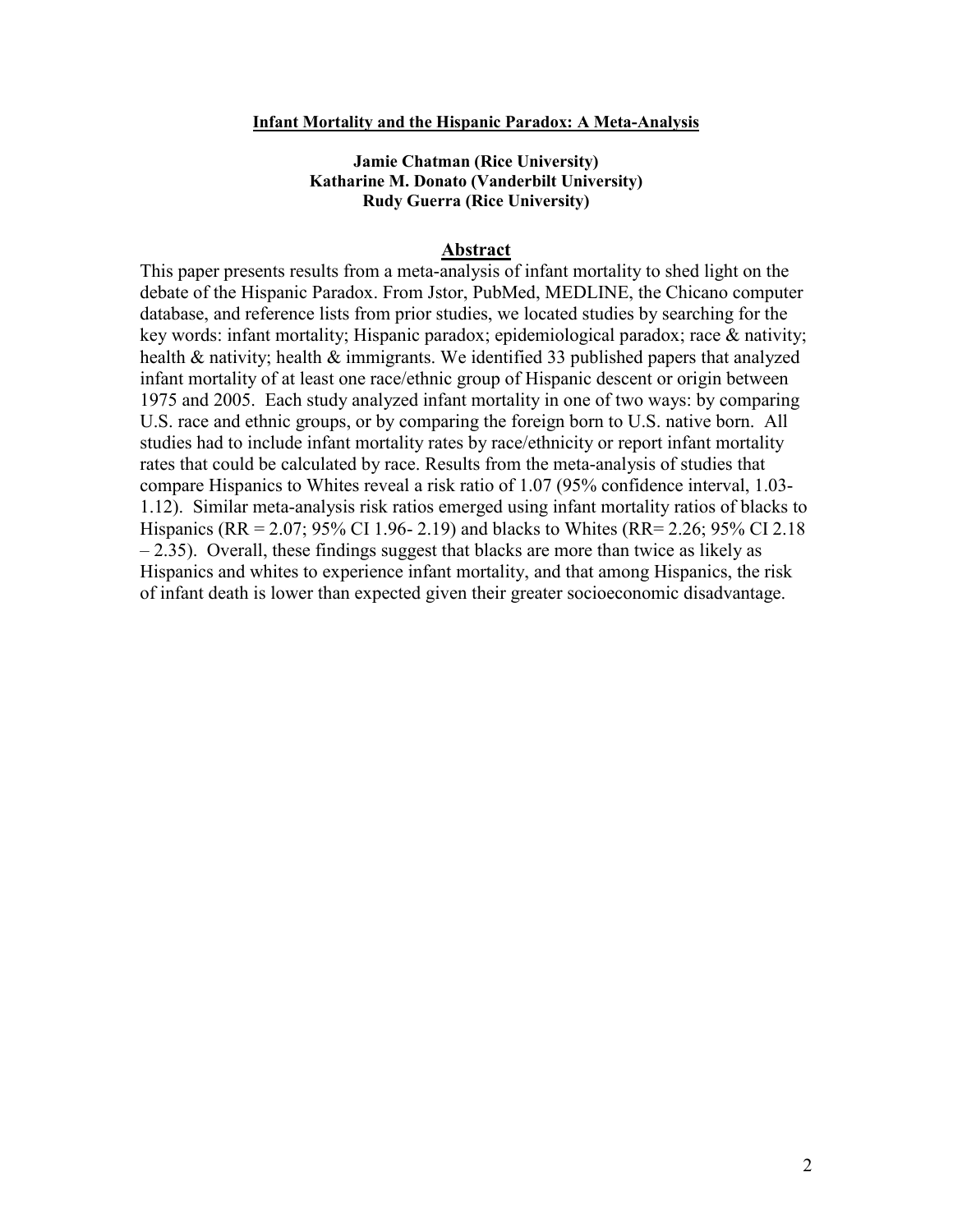#### Infant Mortality and the Hispanic Paradox: A Meta-analysis

### Introduction

As the size of the Latino population in the United States has grown, so has research exploring health outcomes among Latino and adults. Prior studies have documented the better-than-expected health of some Hispanic groups compared to others, despite poor socioeconomic circumstances (Markides and Coreil 1986; Singh and Yu 1996; Singh and Siahpush 2002). For example, evidence suggests that Hispanics have better birth outcomes than other ethnic groups, who are wealthier, more educated and better medically served (see Guendelman et al. 1990; Guendelman 1995; Guendelman et al. 1999). The relative health benefits of Hispanics, particularly Mexicans, have been attributed to their foreign birth (Singh and Siahpush 2002; Hummer et al. 1999; Collins and Shay 1994; Guendelman and Abrams 1995) and to shorter durations in the United States compared to other groups (Singh and Siahpush 2002).

Three explanations for the paradoxical findings exist. The first is the selective process of migration, where in-migrants are more likely to be healthier than nonmigrants, and return migrants are more likely to be in poor health than those who stay in the United States (Landale, Oropesa, and Gorman 2000; Palloni and Morenoff 2001; Palloni and Arias 2004). The second explanation emphasizes culturally protective behaviors that often decline over time. For example, immigrants benefit from their more healthy behaviors (e.g., less smoking), less stress, and strong family ties (Landale et al. 1999; Rumbaut and Weeks 1996). However, with more time spent in the United States, the protection incurred by immigrant status appears to decline and health worsens (Cho and Hummer 2001; Landale, Oropesa, and Gorman 2000; Rumbaut and Weeks 1996). A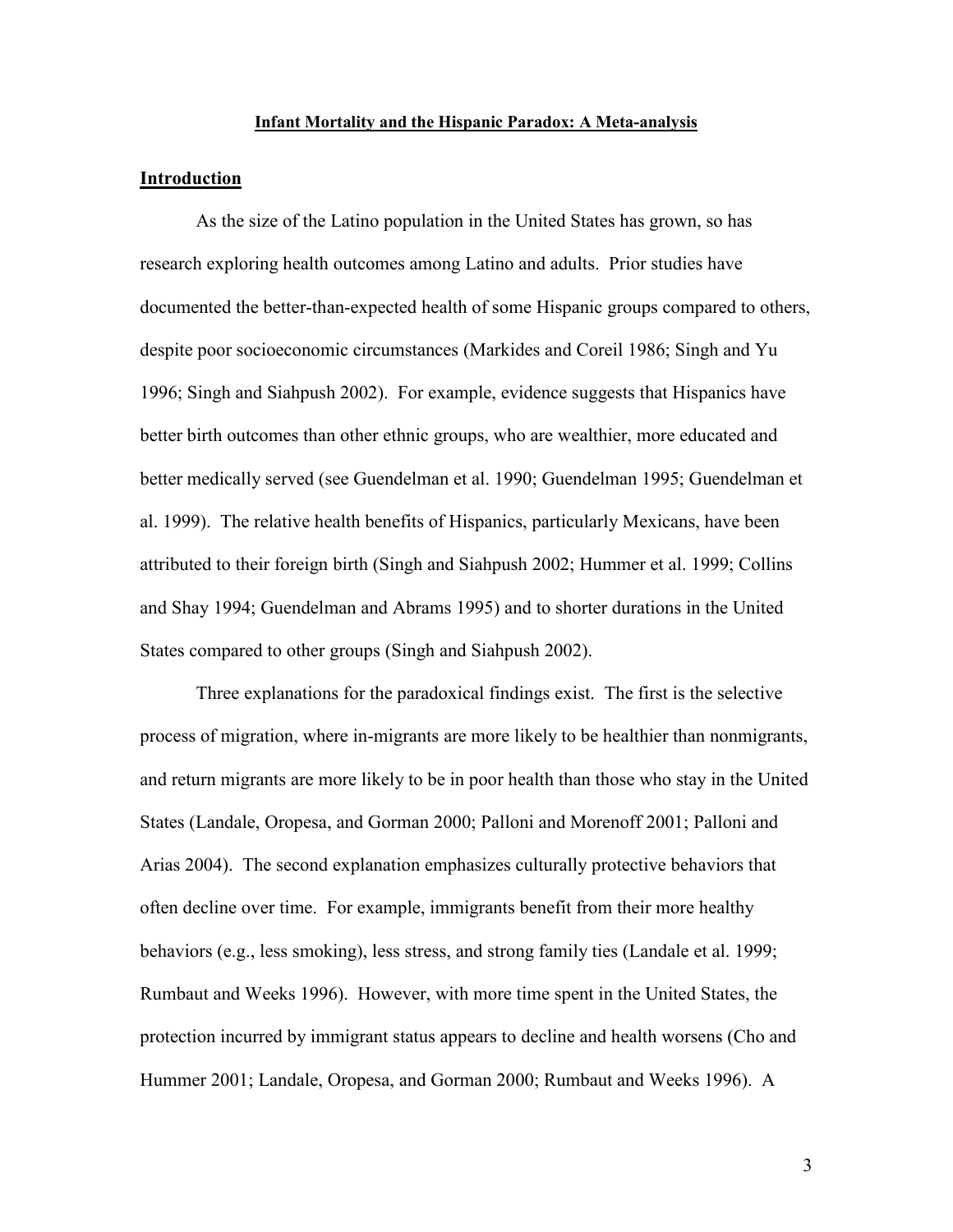final explanation for the paradox is due to error in data collection, specifically inconsistencies in counts of persons of Hispanic origin (Smith and Bradshaw 2005; Saenz 2007).

To date, many studies have documented race and ethnic disparities in infant mortality, and the paradoxical health outcomes of Hispanic infants and adults, using a variety of data sources and statistical techniques. In the present study, we conduct a meta-analysis of infant mortality rates by race and ethnicity presented in this diverse set of prior studies. To our knowledge, this is the first formal meta-analysis on the Hispanic paradox and infant mortality rates. We compute infant mortality rate ratios for Hispanics, blacks and whites, and focus on three salient comparisons that offer insights about the health paradox: Hispanics vs. whites, blacks vs. Hispanics, and blacks vs. whites.

#### **Overview**

The Hispanic population is a fast growing segment of the U.S. population, rising from 6.4% of the total population in 1980, to 9% in 1990, to 12.5% in 2000 (Gibson and Jung 2002; U.S. Bureau of the Census 2003). Despite their disadvantage in socioecomomic status relative to whites, Hispanics tend to have similar or more favorable health outcomes, such as all-cause mortality (Sorlie et al. 1993), low birth weight (Williams, Binkin and Clingman 1986; Verrier 1993) and infant mortality (Selby et al.1984; Frisbie 1994). This phenomenon has been termed the 'Hispanic Paradox' or the 'Epidemiologic Paradox' in prior studies.

 Infant mortality is defined as death of an infant within the first year of life, and is often used as an indicator of economic status. Thus, the more socioeconomically disadvantaged a group, the higher the expected risk of infant mortality (Buchanan and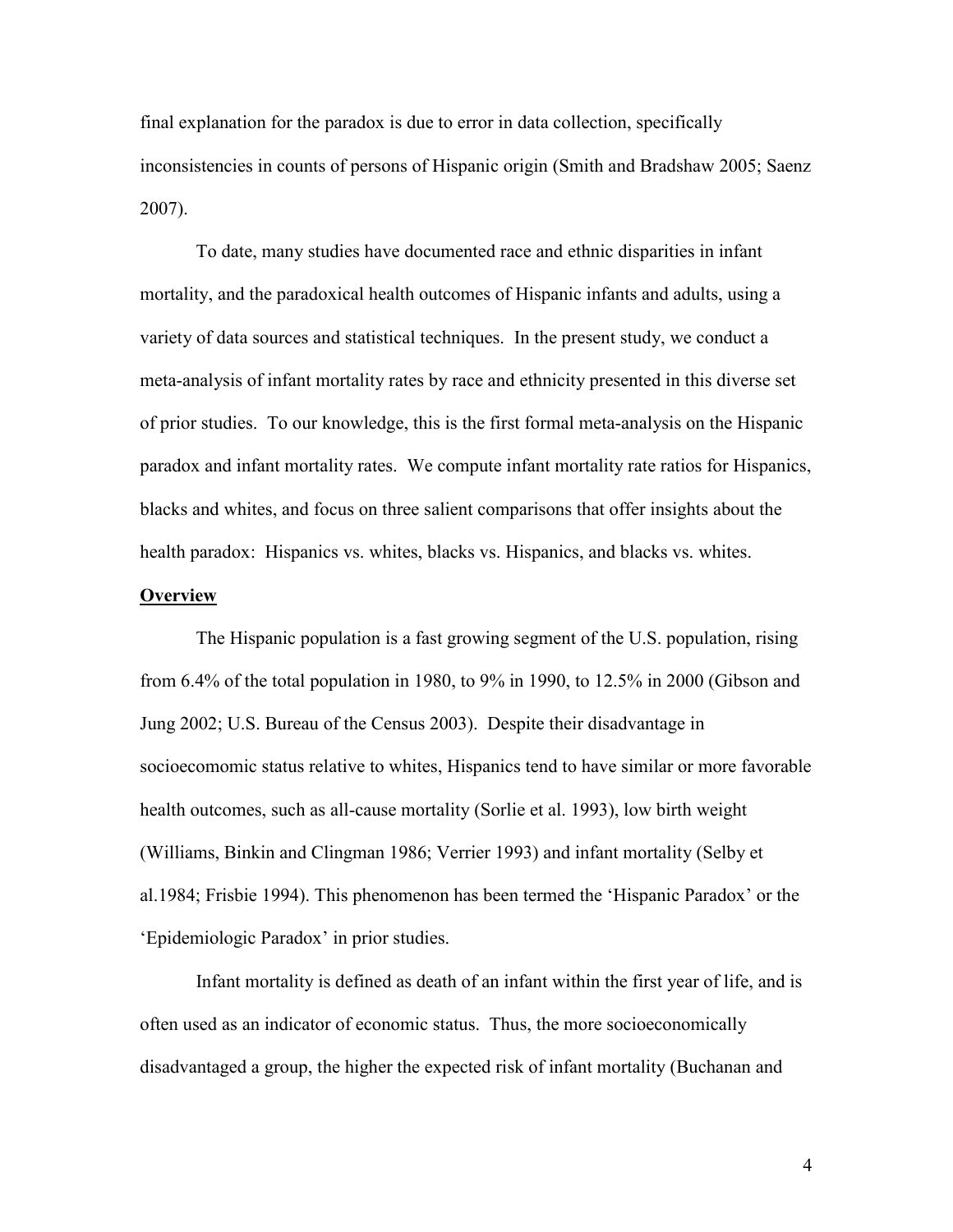Weiss 1995). Traditional socioeconomic risk factors that contribute to infant mortality include low levels of education, young maternal age, marital status, and quality and use of prenatal care (Cramer 1988; Frisbie, Forbes and Hummer 1998). For example, Hispanics women are 1.5 to 3 times more likely than whites and blacks to not have completed high school, especially Mexican Americans and Puerto Ricans (Singh and Yu 1996). Hispanics are also much more likely than whites and blacks to postpone prenatal care until the third trimester or have no prenatal care at all. Rates of teenage and unwed Hispanic mothers are also about 1.5 to 2 times higher than whites, though typically lower than blacks (Leslie et al. 2003). In 2002, the Census Bureau reported that Hispanic workers earn less than non-Hispanic white workers; only 26.3% of Hispanics but 53.8% of non-Hispanic whites earned \$35,000 or more. Hispanics are much more likely than non-Hispanic whites to live in poverty, 21.4% vs. 7.8% in 2002, respectively (Ramirez, and de la Cruz 2003). In contrast, however, researchers have repeatedly found infant mortality rates of Hispanics to be half the rate of blacks and very similar to whites (Kerr, Ying, and Spears 1995).

 Socioeconomic experience and infant mortality rates vary among Hispanic subgroups, such as Mexicans, Cubans and Puerto Ricans (Singh and Yu 1996; Mathews, Menacker, and MacDorman 2003). Puerto Ricans tend to have socioeconomic profiles similar to blacks (Becerra et al. 1991), while Cubans and non-Hispanic whites do not differ from each other (Frisbie and Song 2003). Puerto Ricans face the highest risks of infant mortality, while Mexicans and Cubans have lower risks more similar to those of whites (Hummer, Eberstein and Nam 1992; Cervantes, Keith, and Wyshak 1999). Nativity has also been shown to be associated with infant mortality rates. Foreign born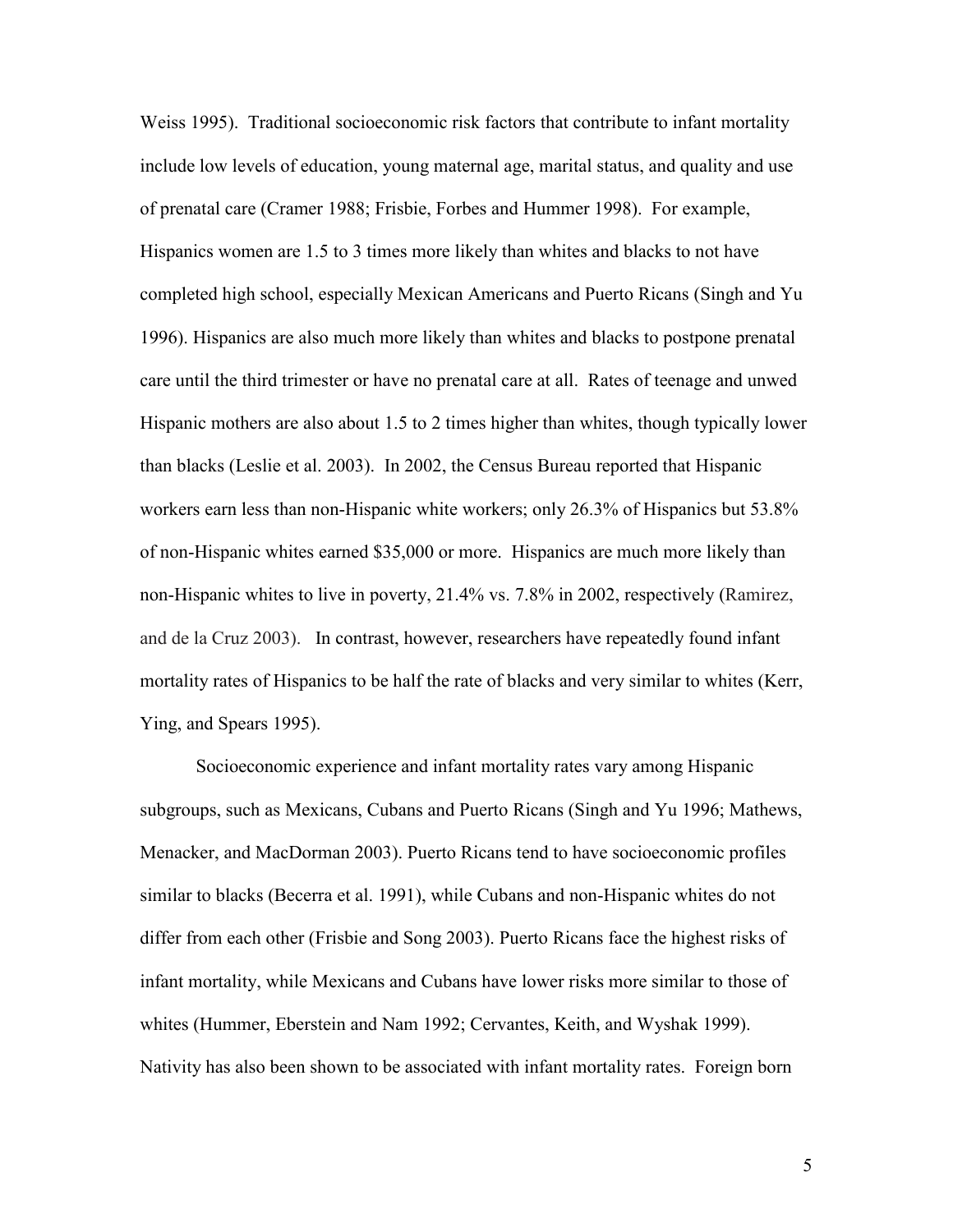mothers of all races have lower infant mortality rates than mothers born in the United States (Hummer et al. 1999).

Contemporary studies on infant mortality often rely on data that link birth and death certificates. However, before 1980, most states did not request Hispanic origin of parents on birth and death certificates, and studies identified Hispanic persons as those with Spanish surnames using the Buechley method (1961). Data sources gradually began to include questions about Hispanic origin. By 1981, 22 states were self-reporting Hispanic origin on birth certificates, and by 1988, 30 states and the District of Columbia were reporting Hispanic origin on their birth certificates. All 50 states were reporting by 1993 (NCHS 2004).

#### Data and Methods

A meta-analysis involves identifying articles on a particular topic through a reproducible search, such as one using Medline. Once a large number of studies have been identified, eligibility criteria are created to generate a uniform group of comparable studies. After narrowing down the number of studies using these criteria, relevant data are then extracted from each study and an analysis of these data is performed.

Selection Criteria. We developed our sampling frame of studies in two ways. First, to identify an initial list of studies, we searched Jstor, PubMed, Medline, and Chicano databases using the key words: infant mortality; Hispanic paradox; epidemiological paradox; race and nativity; health and nativity; health and immigrants. To these studies we added others found in their reference lists, yielding a total of 130 studies. We then narrowed down the 130 studies using the four selection criteria described below.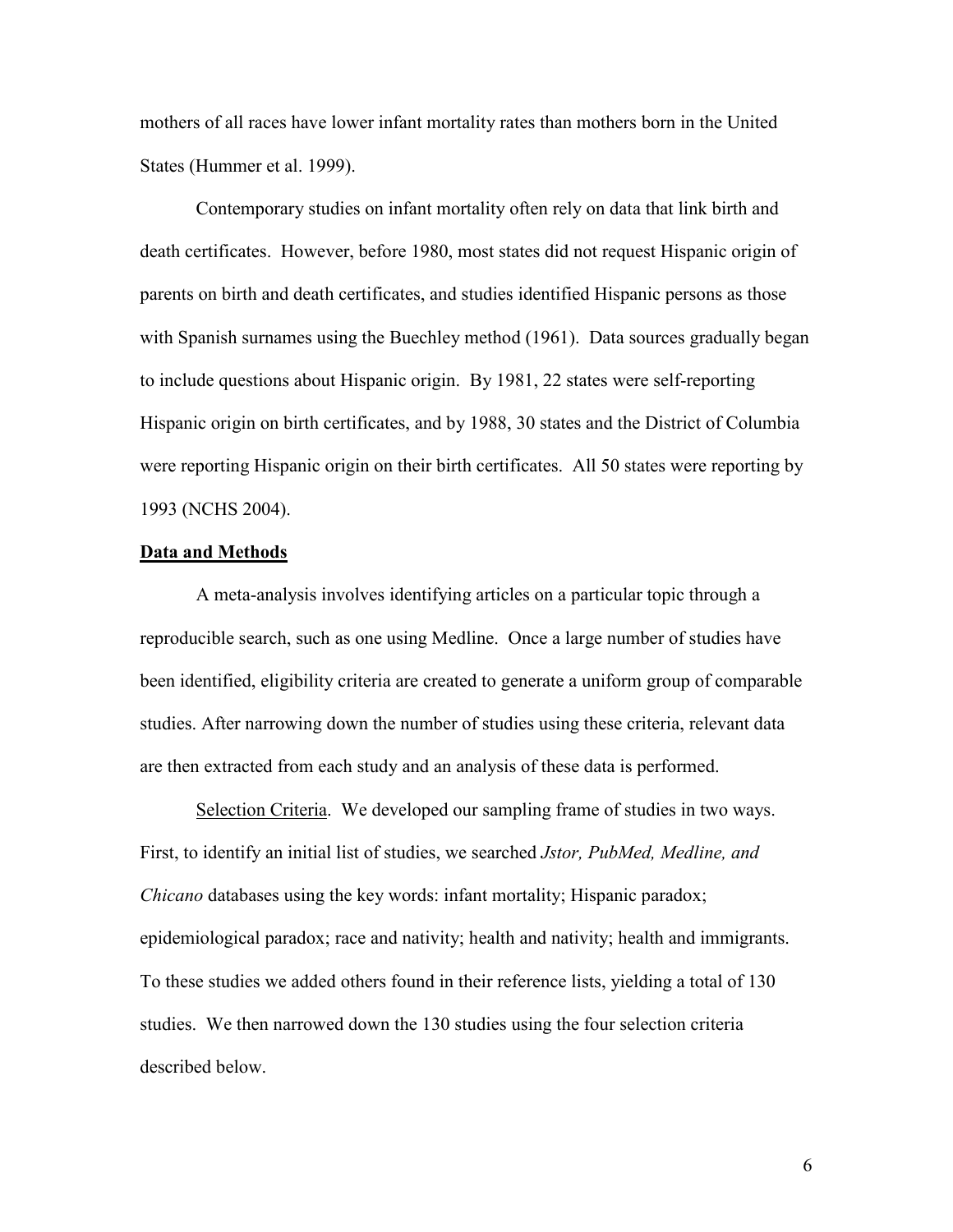1) Studies must analyze infant mortality rates by race/ethnicity or by nativity status (foreign born vs. native born), or have rates that are calculable by race or nativity.

2) Studies must include infant mortality data on at least one Latino group and at one other comparison group, e.g. race (white, black, other), nativity status (e.g. foreign born), or Hispanic subgroup (e.g. Mexican, Cuban).

3) Studies must be published in 1970 or later and data collected no earlier than 1970.

4) Studies must be conducted in United States or on the island of Puerto Rico.

After applying the study selection criteria, 39 studies remained. We then excluded four studies that relied on data already included in the meta-analysis (Mathews, Menacker, and MacDorman 2003; Kerr, Verrier, Ying and Spears 1995; Frisbie 1994; Muhuri, MacDorman and Ezzati-Rice 2004), another study because it analyzed only one Hispanic group and did not include a comparison group (Kanaiaupuni and Donato 1999), and a final study because it defined Hispanicity based on whether persons resided in a US city with no other assessment of ethnicity (Buchanan and Weiss 1995). The final list includes 33 studies, which supply data for our meta-analysis.

Variable Definition. All studies defined infant death as death that occurs between 0 to 365 days of life. If infant mortality rates were not given, we calculated them from reported counts in the papers. We used the following Hispanic subgroups: Mexicans, Central/South Americans, Cubans, and Puerto Ricans, and defined foreign born infants as those born to mothers in Puerto Rico or outside of the United States.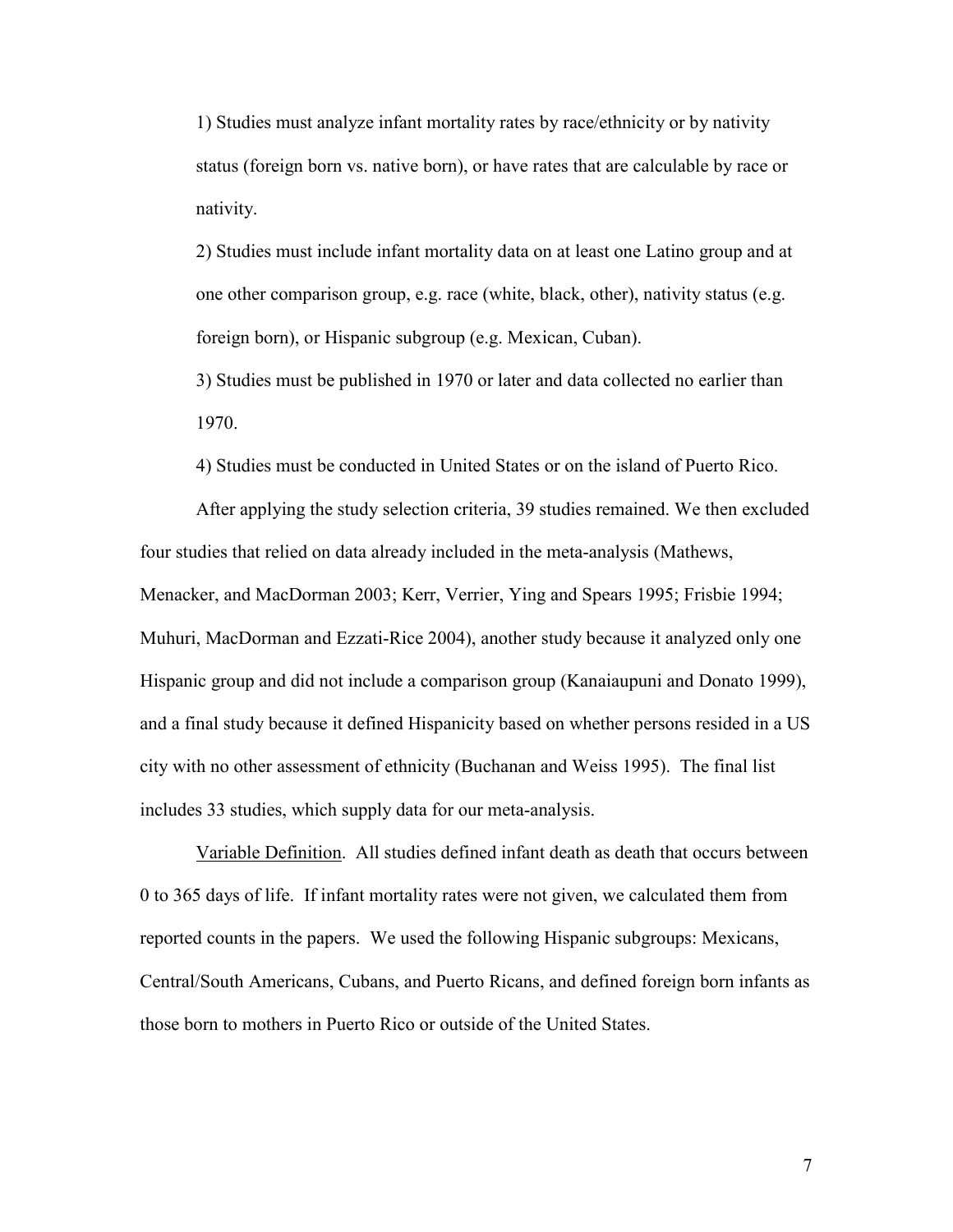For each study, we extracted infant mortality rates and sample sizes by maternal race or ethnicity. The process of data extraction was repeated three times to check for and eliminate coding and other errors. If reported in the study, we also extracted data on risk factors for infant mortality. This information includes the percentage of mothers less than 20 years old; marital status; prenatal care (none, inadequate, late); and education (12 years or less; yes/no). When available, risk factors were also obtained directly from the table counts in the papers.

Methods. We calculate the risk ratio from infant mortality rates for three racial pairs: Hispanics and whites, blacks and Hispanics, and blacks and whites. The main results of the meta-analysis are given by the meta-analytic risk ratios, which we calculated using both fixed effects and random effects models. Due to large variability in risk ratios between studies (see below), we present results from the random-effects models. The random effects method assumes that the true infant mortality rate that is estimated has a normal distribution. In addition, a between-study variance term is introduced in the weights and used for the pooled estimation of the overall infant mortality rate. We also generated 95 percent confidence intervals for the risk ratios using the DerSimonian and Laird method (DerSimonian and Laird 1986), and we used lowess curves to estimate the general trend lines of the infant mortality rates over time. The latter is a robust localized smoothing technique estimated with the statistical software Splus. All other parts of the analysis were estimated with the computer program STATA.

## Results

Table 1 describes the 33 studies selected for this meta-analysis. Most studies cover populations that either span the nation or focus on Texas and California, states that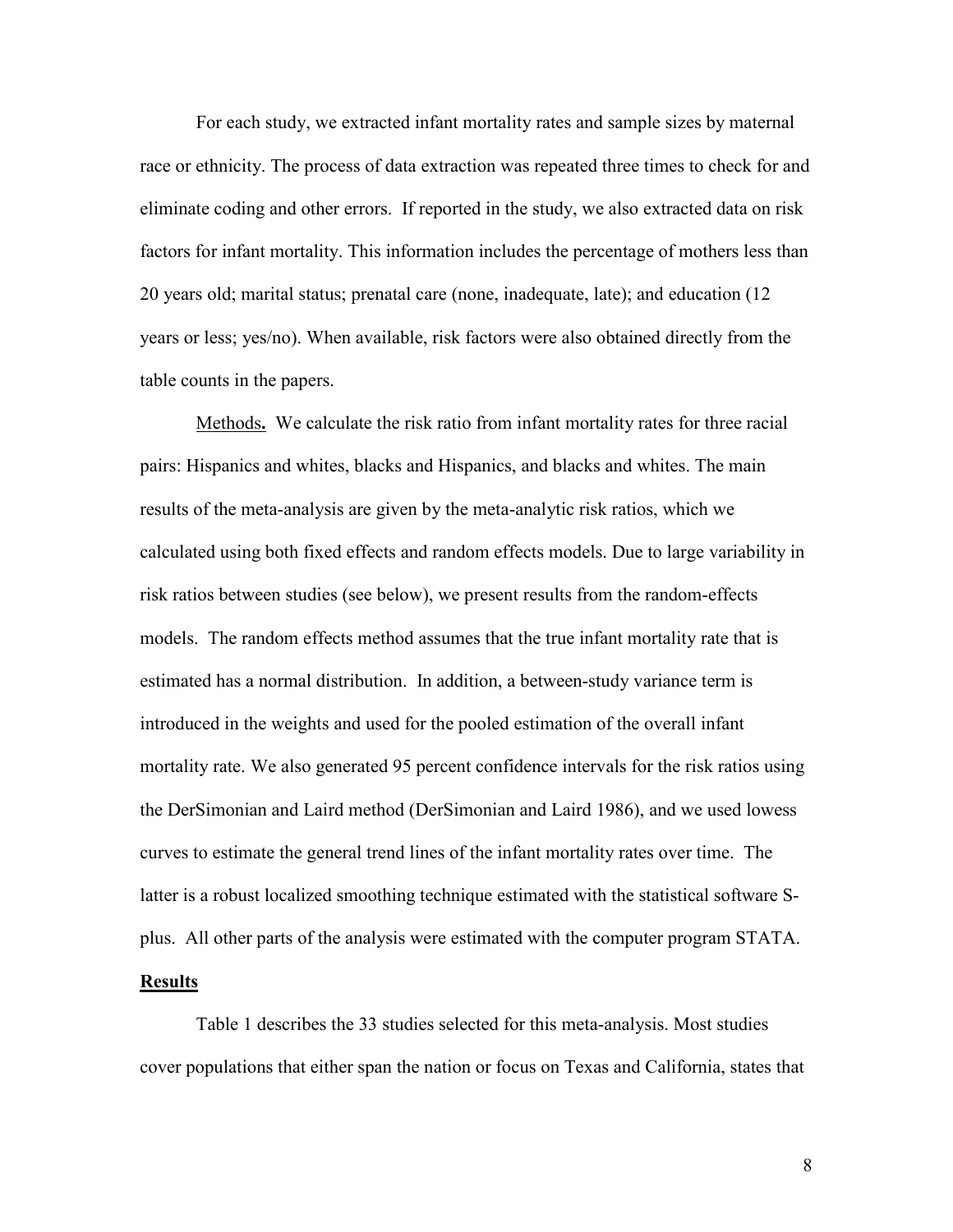include a large percentage of the U.S. Hispanic population. Three of the four localized city and county studies were performed in cities within Texas. Sixteen studies examined infant mortality at the state level. Five of 16 statewide studies were in Texas, and four were conducted in California. Thirteen studies assessed infant mortality at the national level. Correspondingly, the data sources derive from county and state birth and death records, and national matched birth and death data sets. Moreover, the data used by each study covered the years between 1970 and 2002.

## Table 1 about here

Because study period and the number of live births vary by study, and because we wanted to insure a contemporary view of infant mortality, we limited studies to those from 1970 to 2002 (see discussion above on selection criteria). The sample sizes of these post-1969 studies ranged from 12,814 to over 23 million. The smallest sample was 12,814 collected by Finch (2003) who used survey data from the National Mother and Infant Health Survey (NMIHS). Large sample sizes are important because they yield a more accurate estimation of the true infant mortality rates and the risk ratios between race and ethnic groups. Furthermore, studies that presented infant mortality rates by year or groups of years were listed more than once. For example, MacDorman et al. (2005) listed infant mortality rates individually by year from 1999 through 2002, and therefore the meta-analysis uses four individual comparisons of infant mortality by year.

Figure 1 presents infant mortality rates by study period and maternal race/ethnicity. The studies are ordered from left to right according to study period. The solid lines represent lowess fitted curves that represent a moving average trend over time. Together the three lines suggest a decline in infant mortality rates for the three race/ethnic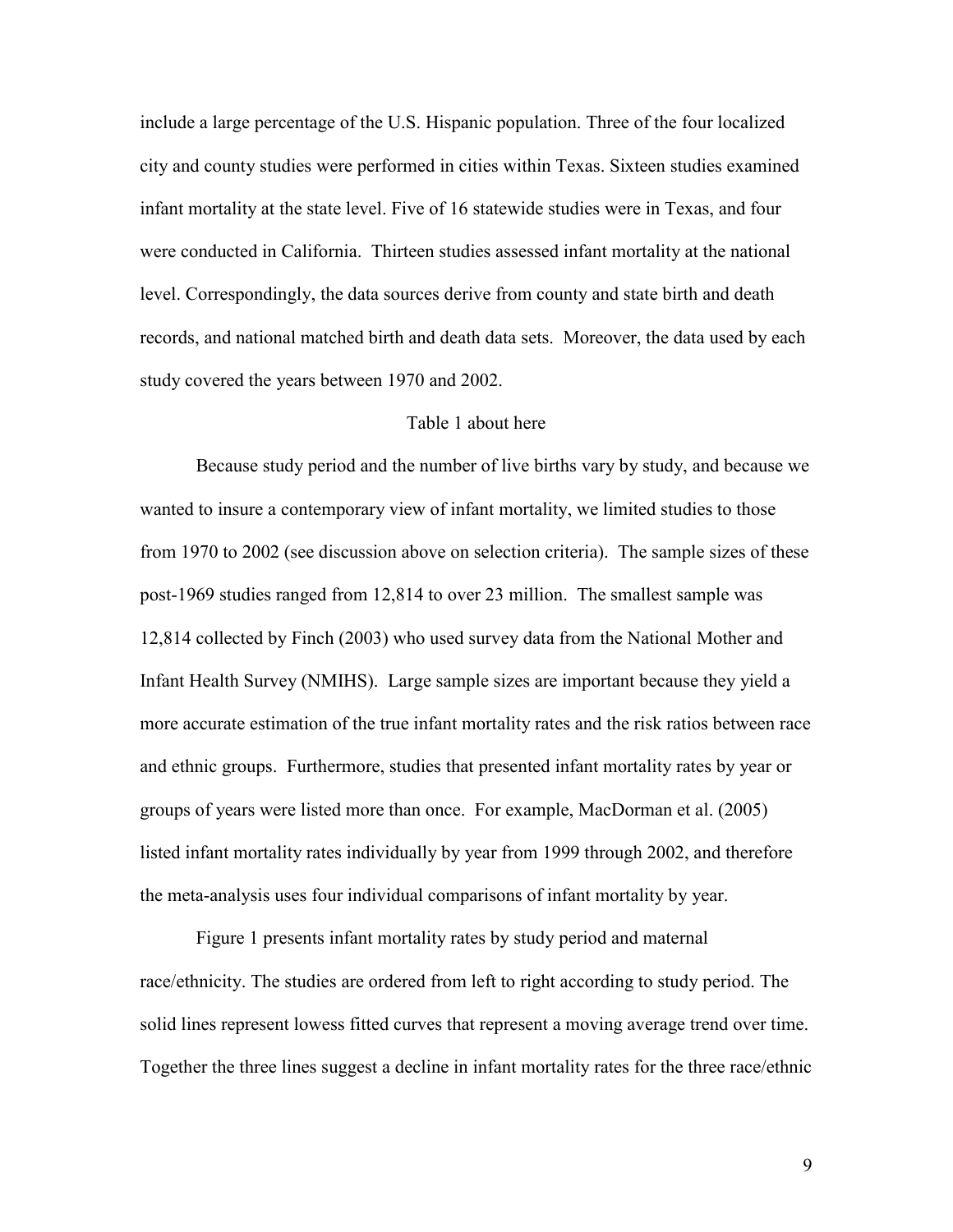groups. Infant mortality was as high as 38.8 per 1000 for blacks in 1970, and by 2002, it dropped to 13.9 per 1000. In contrast, among Whites and Hispanics, rates started at approximately 18-20 infant deaths per 1000 births, and leveled off at 5.6 per 1000 in 2002. Therefore, although all groups have declining rates, Hispanics and whites have comparable infant mortality, and blacks maintain higher rates than both groups across all studies. In fact, the absolute difference between blacks and whites/Hispanics widens slightly across the study periods. Moreover, from study to study, variability in infant mortality rates is higher for blacks than for whites and Hispanics. Simple standard deviations of the infant mortality rates collected from these studies are 3.4 for whites and 3.7 for Hispanics, but 6.1 for blacks. This suggests more inconsistency in study-to-study infant mortality rates for blacks than for whites or Hispanics.

#### Figure 1 about here

Table 2 describes the socioeconomic status of the three race and ethnic groups. These data derive from a subset of the studies listed in Table 1; all studies in the subset reported the same indicators of socioeconomic status. One example is low levels of educational attainment; it is a common risk factor associated with infant mortality. Although a variety of definitions were used to measure education in these studies, the most common indicator of education was less than a high school diploma. From the four studies that operationalized education in this way, over one-quarter of blacks and Hispanics did not finish high school compared to 13% of whites. Some studies also reported this information by Latino national origin. From these, we can see that Puerto Ricans had the highest rates of less than high school completion (43 percent), whereas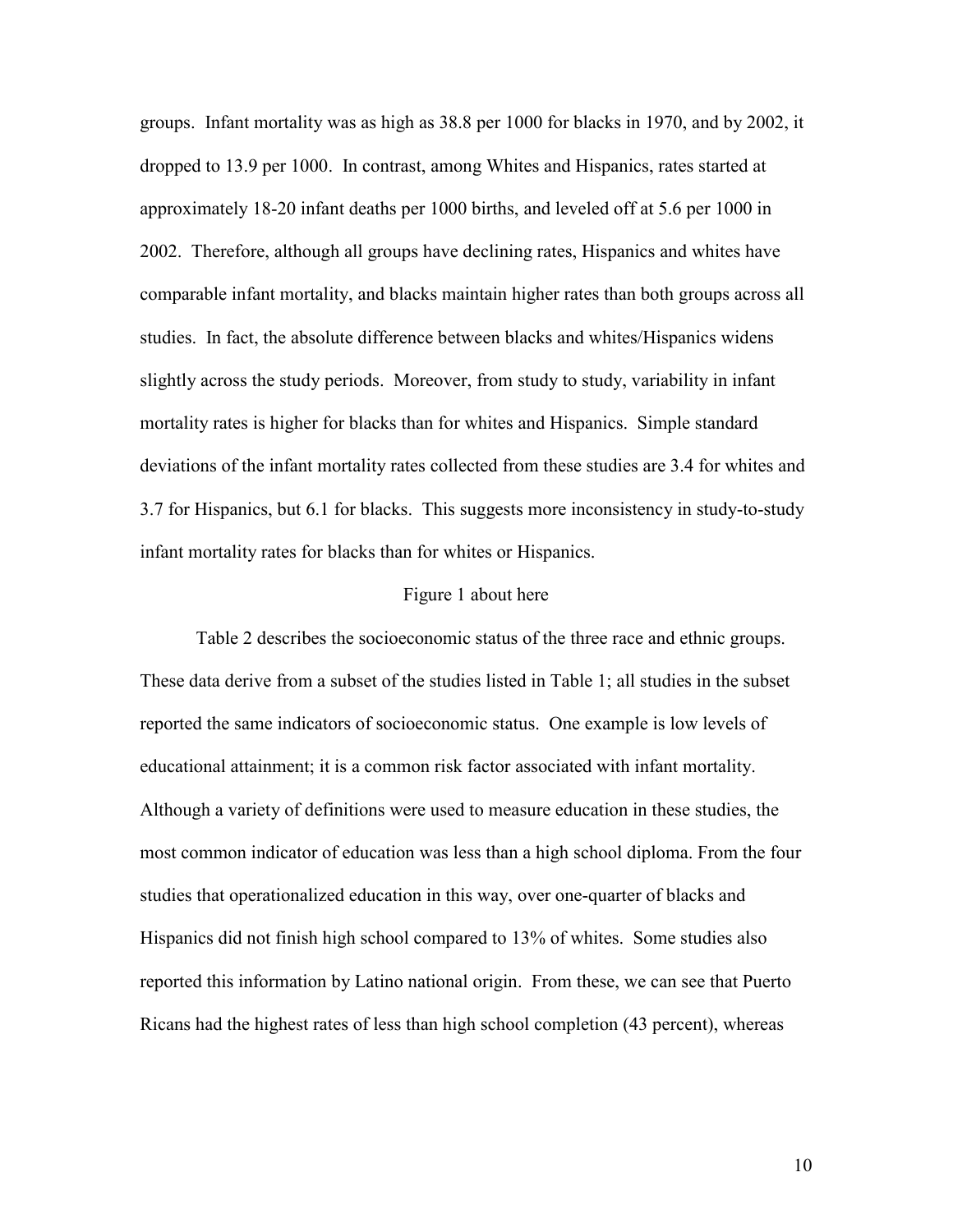rates of high school non-completion among Mexicans, Cubans, and Central/South Americans ranged from 35 to 22 percent.

## Table 2 about here

Initiation and quality of prenatal care is another indicator that relates to infant mortality. Of the five studies that reported the percentage of mothers that gave birth with no prenatal care, whites were the most likely, and Puerto Ricans least likely, to have prenatal care. Mexicans and Blacks fell in between: approximately 3.5 percent reported no prenatal care relative to one percent of whites and nine percent of Puerto Ricans. Two studies reported the percentage of women who initiated some prenatal care in the third trimester or had no prenatal care. Again, Hispanics were mostly likely followed by blacks and then whites.

Finally, some studies used a combination of variables to determine adequacy of prenatal care. For example, Hessol (2005) used the Adequacy of Prenatal Care Utilization Index to adjust for the time of enrollment in care, the number of prenatal visits, infant gender, birth weight, and gestational age. Of all the groups in Table 2, Mexicans, Puerto Ricans, and South and Central Americans have the highest rates of inadequate care. Among all Latinos, whites and blacks, blacks had the highest rate of inadequate care (27 percent, compared to 12 percent for Latinos, and ten percent for whites

Of all the risk factors in Table 2, maternal age and marital status were the most commonly reported. Approximately 18 percent of Hispanic mothers are 18 years or younger, compared to 11 percent of blacks and 10 percent of whites. A crossover emerges when we consider the percent of these groups with maternal ages of 19 years or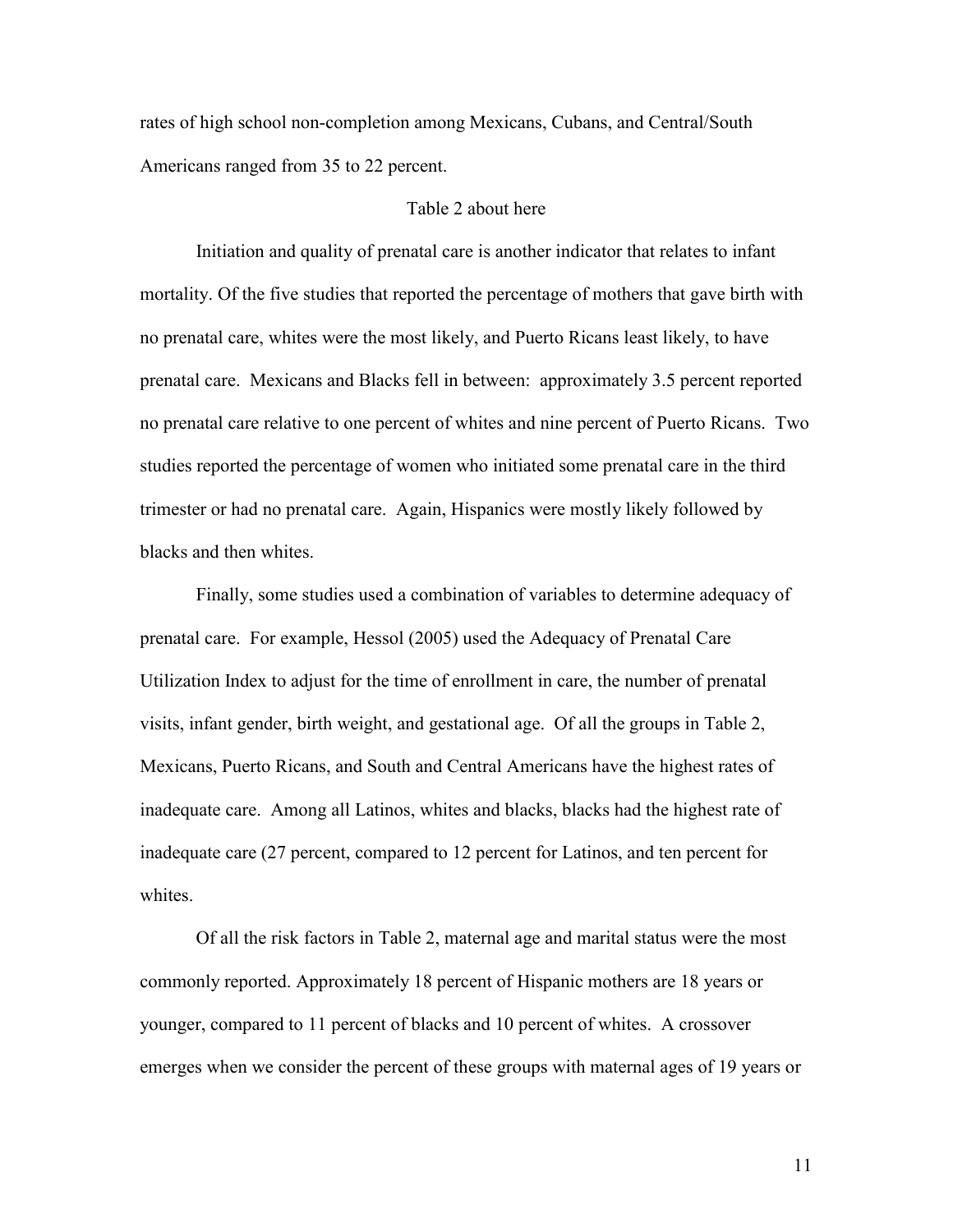less. Here blacks are more likely than Hispanics to have given birth when 19 years old or younger (25 vs. 22 percent, respectively). Note that maternal age among Hispanics varies widely by national origin. Among Mexican mothers, 42 percent were less than 20 years old at the time of their child's birth, and among Puerto Ricans, 26 percent were less than 20 years old. Finally, the last row of Table 2 shows that many women are not married when they have their children. Blacks had the highest percentage of unmarried mothers (64 percent), followed by all Hispanics (30 percent). Whites had the lowest rate of unmarried mothers (18 percent).

 Individual study risk ratios as well as the meta-analytic risk ratios between Hispanics and Whites, Blacks and Hispanics and Blacks and Whites are presented in Figures 2A-C. The larger squares indicate larger sample sizes, and these studies received more weight in the meta-analysis risk ratios. Figure 2A is the relative ratio of Hispanics to whites, where whites are the reference group (denominator). The seven squares to the left of the center line document five studies that showed the risk of infant mortality lower for Hispanics than whites. However, only the MacDorman (2005) study, using data for the year 2002, was statistically significantly different from one. The majority of studies reveal white-Hispanic rate ratios that were effectively one, implying no difference between Hispanics and whites. As shown in Table 3, the meta-analysis risk ratio for this comparison is 1.07 with a 95% confidence interval of 1.03 and 1.11 and it is statistically significant at the .05 level.

#### Figure 2A and Table 3 about here

Although significant, however, we interpret the ratio as one because the size of the Hispanic-white difference is so small. Furthermore, we performed a test of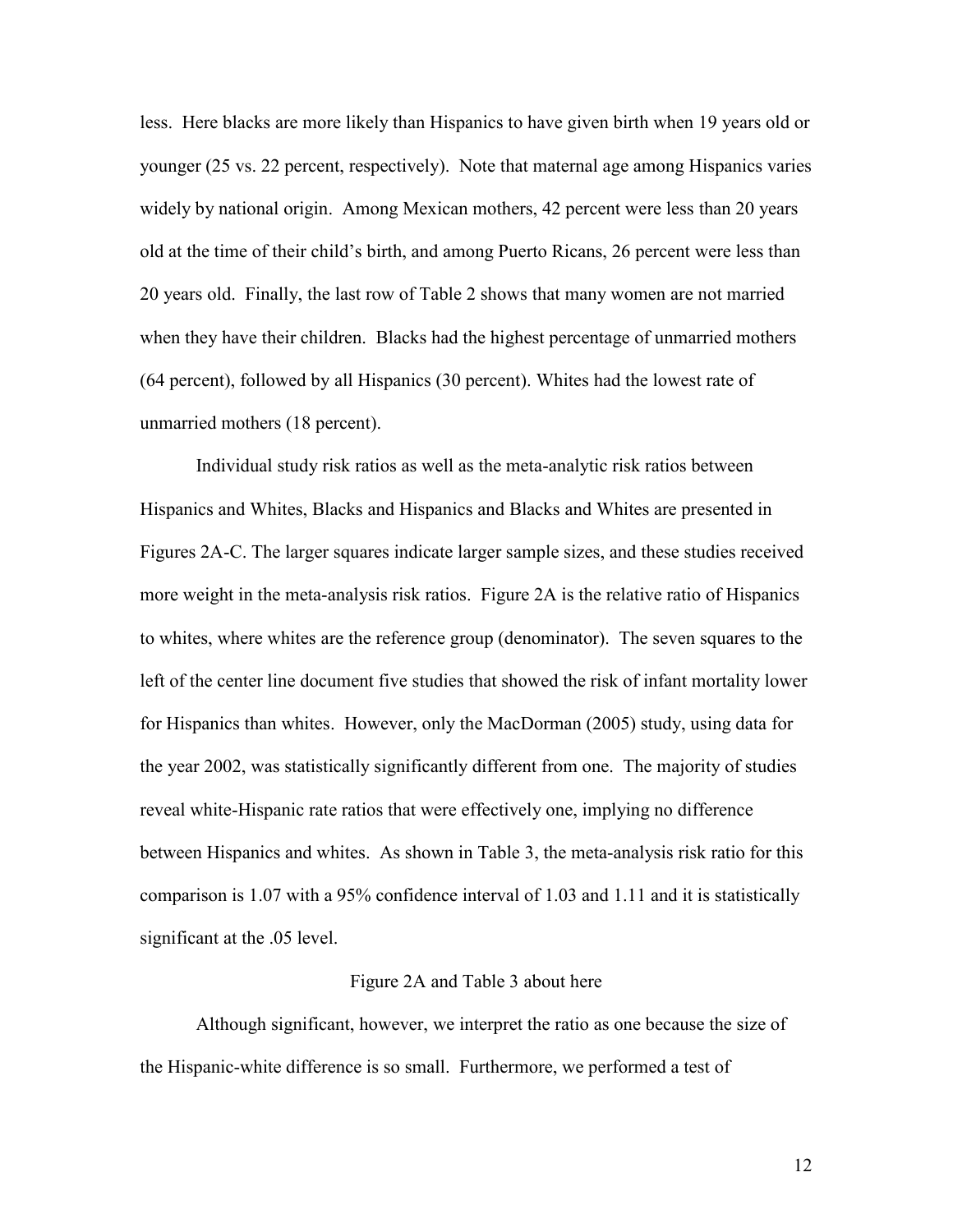heterogeneity on the relative risks from each study and found it was significant, suggesting that there is unaccounted variability not related to statistical sampling. This finding implies that random effects models are more appropriate than fixed effects models.

 Figure 2B presents the risk ratios of blacks and Hispanics, using Hispanics in the denominator. In all studies, the risk of infant mortality was higher for blacks than for Hispanics and risk ratios were significant and greater than one. However, the pattern is different and more variable from that found in Figure 2A, and the direction of the squares moving from left to right suggest risk ratios increased steadily over time. As shown in Table 3, the meta-analysis risk ratio was 2.06, with a 95% confidence interval of 1.95 and 2.18 and significant at  $p<0001$ .

## Figure 2B about here

In the final figure  $(2C)$ , we display the risk ratios of blacks to whites. Once again all were significant and greater than one, illustrating that infant mortality is more likely among black infants than whites. Table 3 supports this interpretation with an overall meta-analysis risk ratio of 2.25 and 95% confidence interval of 2.17 and 2.33. Furthermore, the risks of black infant death rose relative to whites over time.

# Figure 2C about here.

To sum, our results provide strong support for the Hispanic paradox in infant mortality. Despite reduction in infant mortality among all three groups, Latinos have rates that are comparable to whites while blacks face infant mortality risks that are much higher than the other two groups. Moreover, the trend toward rising risk ratios for blacks compared to Hispanics or blacks suggest that, despite the declines depicted in Figure 2,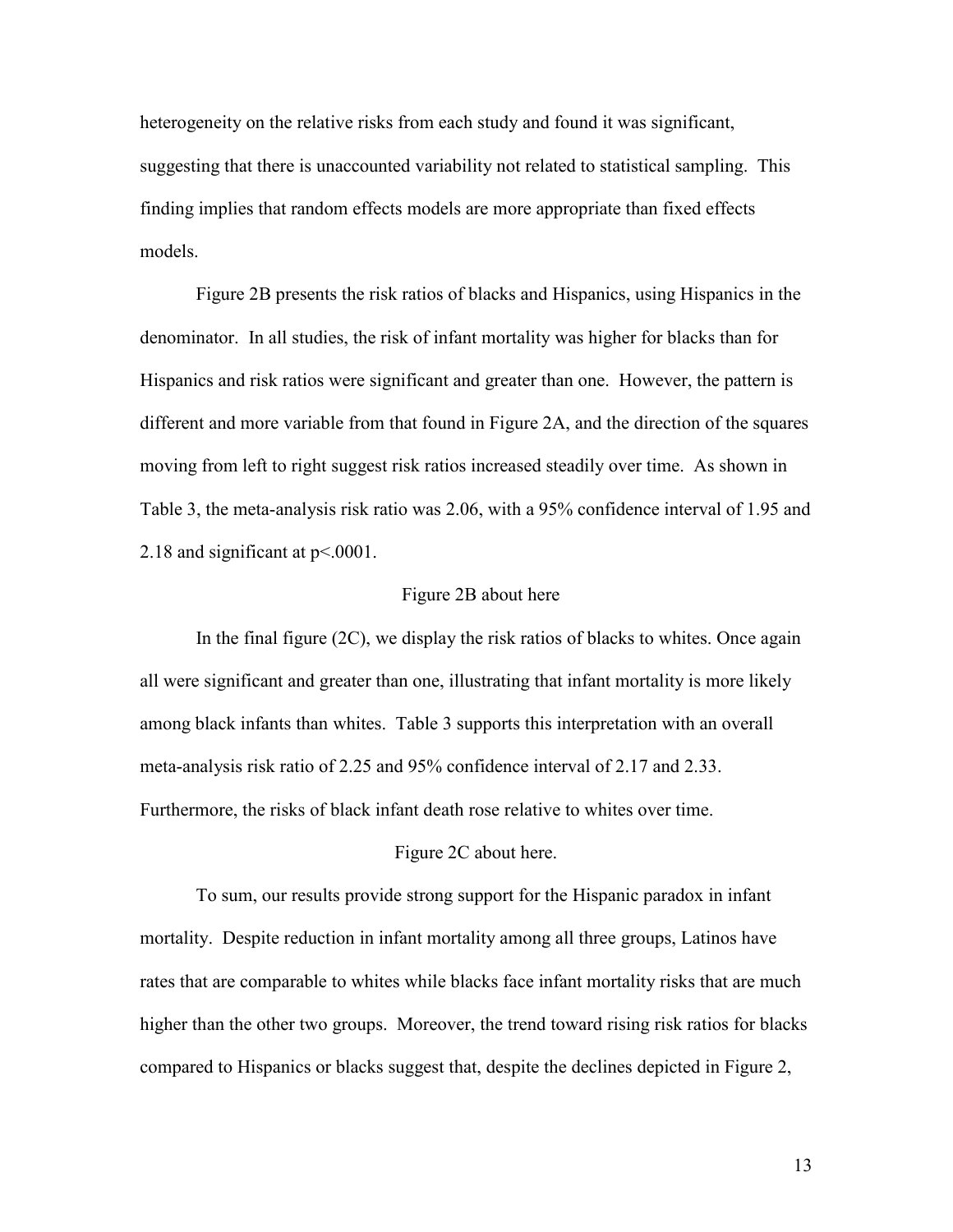blacks have experienced less reduction in infant mortality than whites and Latinos. On the other hand, rates for Latinos and whites are not only similar but declining at a similar rate.

## **Discussion**

Now the leading topic in studies on Hispanic health in the United States, the Hispanic paradox describes better-than-expected health outcomes for Hispanics compared to whites and blacks. Results from our meta-analysis of 33 prior studies on infant mortality reveal clear signs of a Hispanic health paradox. Despite poor socioeconomic status, Latinos have comparable rates of infant mortality to whites. On this point, prior studies are consistent. The meta-analysis also shows that blacks have significantly higher rates of infant death, and have experienced less reduction in those rates over time, relative to Hispanics and whites. These findings too are consistent and robust. Therefore, despite stepped-up public health interventions during the last two decades, African Americans still face unusually high risks of infant mortality.

What underlies these findings must now become part of the national health agenda. The paradoxical findings of Hispanics contradict the long-standing relationship between lower socioeconomic status and poor health. So how is it possible that Latino infants do not face higher mortality risks? Three explanations are possible. The first is related to immigration and argues that it selects the healthiest to cross international borders, and once in the United States, it selects the healthiest to remain and the least healthy to emigrate and return to their origins. The second explanation is cultural and contextual, suggesting that diet, life-style, strong social networks and support, and neighborhood conditions explain these paradoxical health outcomes. The third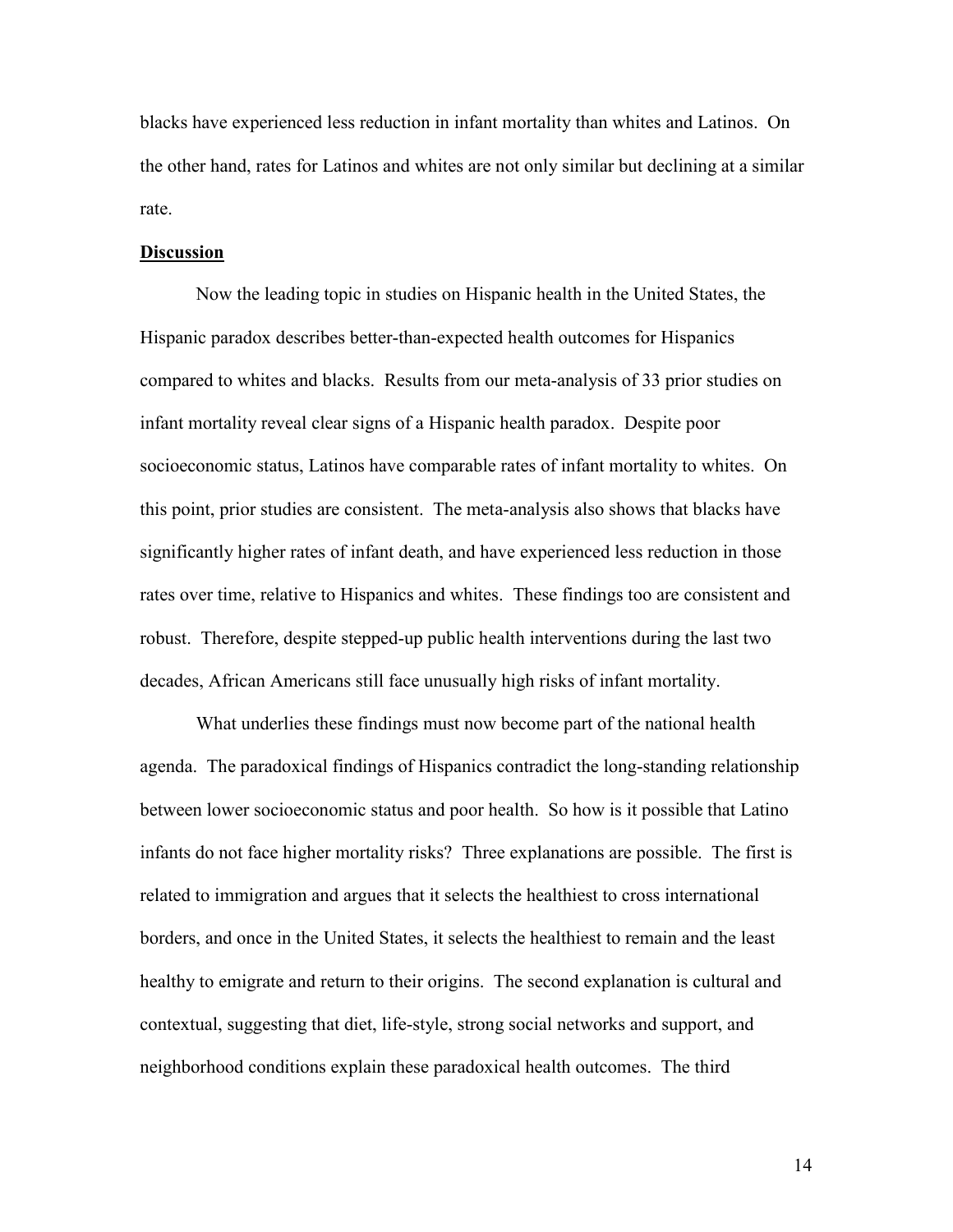explanation argues the paradox is an artifact of data sets that have miscounted the Hispanic/Latino population, and in particular, infant deaths. Research has begun to address these explanations, although to date most test one explanation rather than examine the extent to which all three may contribute to the Hispanic paradox. Future research must also disentangle explanations for different health outcomes because what may explain a paradoxical outcome for one measure of health, such as infant mortality, is likely to differ from explanations of other paradoxical health outcomes, such as adult mortality.

 Explanations for the very high mortality risks of African Americans remain illusive. Is it lower socioeconomic status that explains why such high rates of infant death remain and why reduction in these risks has not occurred as rapidly as it has for whites and Latinos? This seems unlikely given findings from Verrier et al. (1994), who suggest that even high risk Hispanics with no prenatal care faced considerably lower infant mortality risks than comparable blacks. Moreover, although discrimination is certain to be part of the process, exactly how does it operate to raise the risks of infant death? And what role does discrimination play in affecting the risks that Latinos face? These are important questions that future research must address.

One final explanation of the substantial variability in black infant mortality rates relative to Hispanics and whites may be related to the type of the black population that appears in the data sets used in the 33 studies we analyze. Among the non-national infant mortality studies in our sample, most were in southern states, including Georgia, Alabama, or cities with large urban black populations, such as Chicago. In contrast, the majority of infant mortality studies that focus on Hispanics were more geographically concentrated in the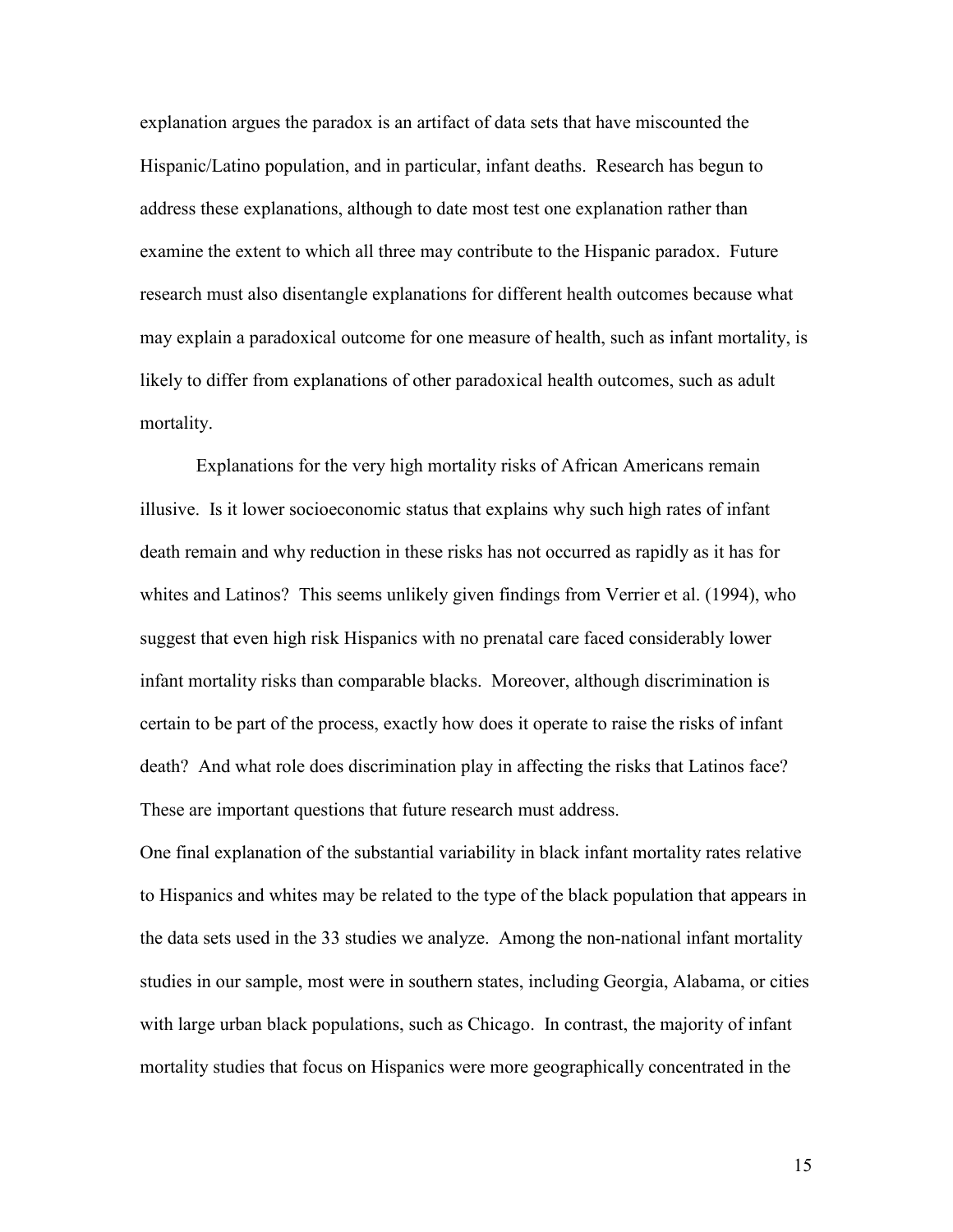west, especially in Texas and California. These latter studies are likely to include blacks who are substantively and demographically quite different from those in traditionally southern states.

In this study, we performed a meta-analysis of prior studies that identified race and ethnic differences in infant mortality. This has, we argue, yielded a more objective review of past studies than a narrative literature review. Our integrative review offers strong evidence of an epidemiologic Health paradox among Latinos and of very poor outcomes for African Americans.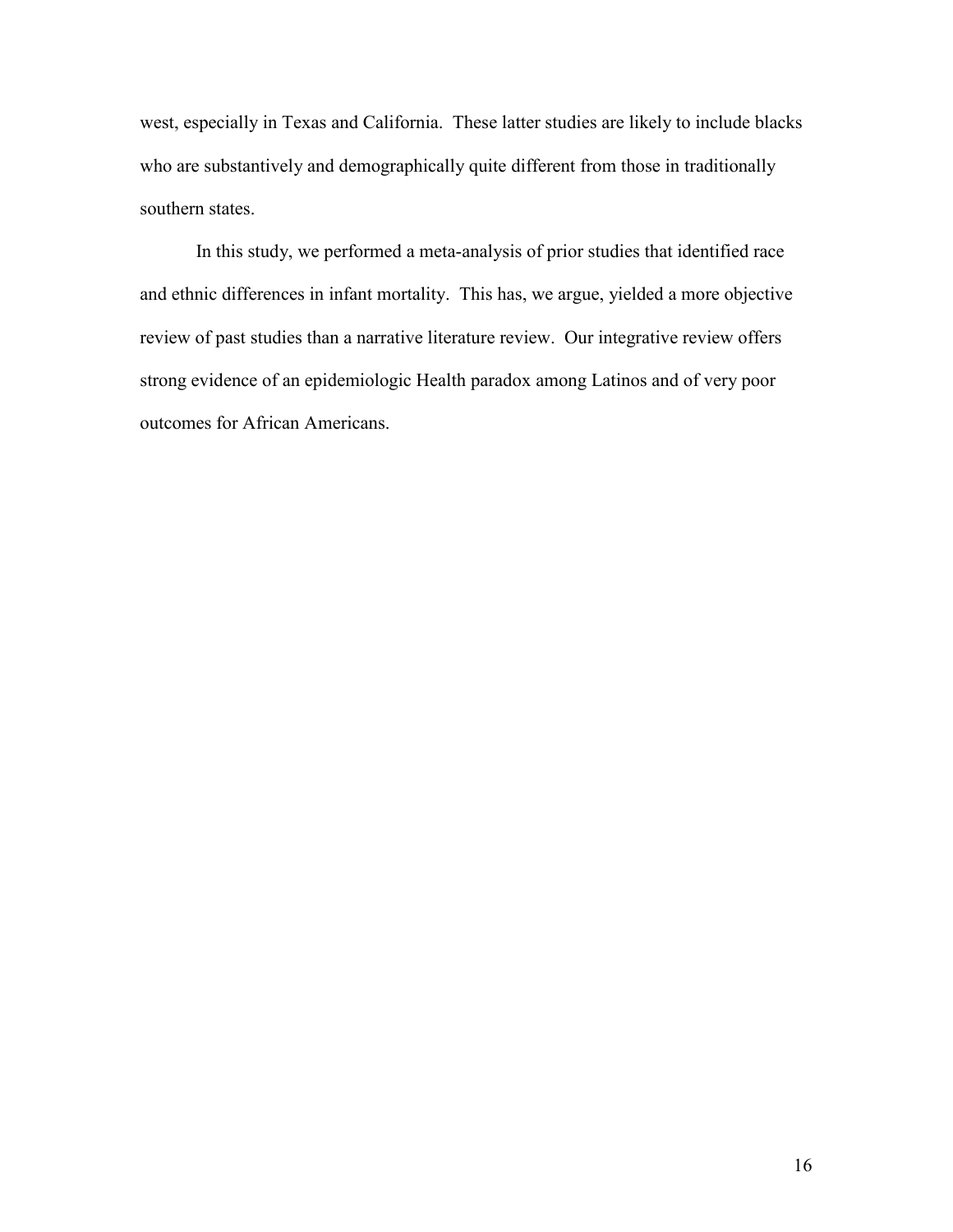# References

- Alexander, Greg R., Michael Kogan, Deren Bader, Wally Carlo, Marilee Allen, and Joanne Mor. 2003. "US Birth Weight/Gestational Age-Specific Neonatal Mortality: 1995-1997 Rates for Whites, Hispanics, and Blacks." Pediatrics 111(1): e61-e66.
- Becerra, Jose, Carol J Hogue, Hani Atrash, and Nilsa Perez. 1991. "Infant Mortality among Hispanics: A Portrait of Heterogeneity." Journal of the American Medical Association 265(2):217-221.
- Buchanan, Anne and Kenneith M. Weiss. 1995. "Infant Mortality in a Mexican-American Community: Laredo, Texas, 1950-1977." Social Biology 38: 223-241.
- Buechley, Robert W. 1961. "A Reproducible Method of Counting Persons of Spanish Surname." Journal of the American Statistical Association 56(293):88–97.
- Centers for Disease Control and Prevention (CDC). 2003. "Infant Health among Puerto Ricans- Puerto Rico and U.S. Mainland, 1989-2000." Morbidity and Mortality Weekly Report 52(42):1012-1016.
- Cervantes, Arturo, Louis Keith, and Grace Wyshak. 1999. "Adverse Birth Outcomes among Native-Born and Immigrant Women: Replicating National Evidence Regarding Mexicans at the Local Level." Maternal and Child Health Journal 3(2):99-109.
- Cho, Youngtae and Robert A. Hummer. 2001. "Disability Status Differentials across fifteen Asian and Pacific Islander Groups and the Effect of Nativity and Duration of Residence in the U.S." Social Biology 48(3-4):171-195.
- Collins, James W. and David K. Shay. 1994. "Prevalence of Low Birth Weight among Hispanic Infants with United States born and Foreign-born Mothers: The Effect of Urban Poverty." American Journal of Epidemiology 139(2): 184-192.
- Collins, James W., Ellen M. Papacek, Nancy F. Schulte, and Aimee Drolet. 2001. "Differing Postneonatal Mortality Rates of Mexican-American Infants with United States-Born and Mexico-Born Mothers in Chicago." Ethnic Disparities 11(4):606- 613.
- Cramer, James C. 1987. "Social Factors and Infant Mortality: Identifying High-Risk Groups and Proximate Causes." Demography 24(3): 299-322.
- Cramer, James C. 1988. "Trends in Infant Mortality among Racial and Ethnic Groups in California." Social Science Research 17:164-189.
- DerSimonian, Rebecca and Nan Laird. 1986. "Meta-Analysis in Clinical Trials." Controlled Clinical Trials 7:177-188.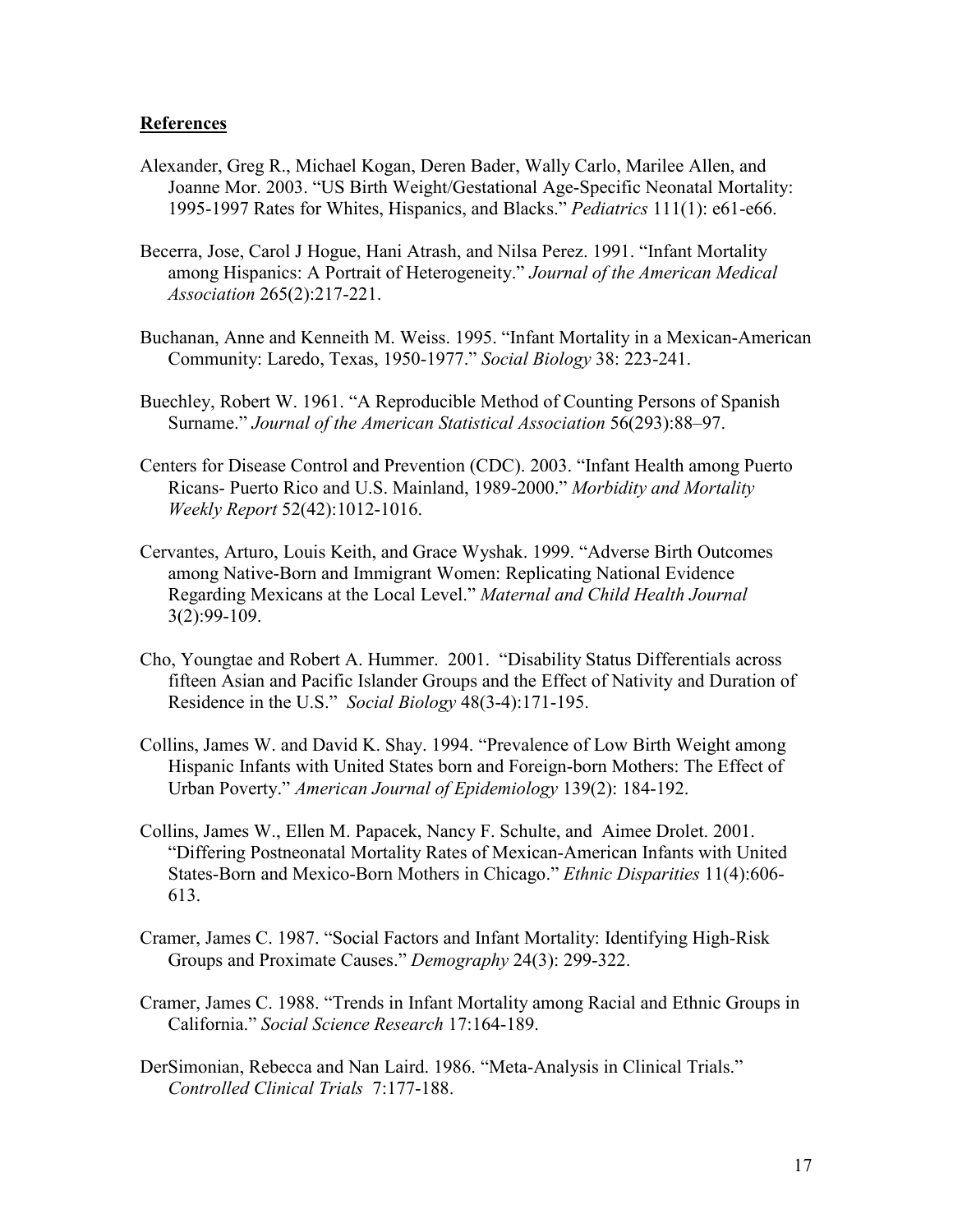- Engel, Teresa, Greg R. Alexander, and Nancy L. Leland. 1995. "Pregnancy Outcomes of US-Born Puerto Ricans: The Role of Maternal Nativity Status." American Journal of Preventative Medicine 11(1): 34-39.
- Finch, Brian K. 2003. "Early Origins of the Gradient: The Relationship Between Socioeconomic Status and Infant Mortality in the United States." Demography 40(4):675-699.
- Frisbie, W. Parker. 1994. "Birth Weight and Infant Mortality in the Mexican Origin and Anglo Population." Social Science Ouarterly 74(4): 881-895.
- Frisbie, W. Parker, Douglas Forbes, and Starling G. Pullum. 1996. "Compromised Birth Outcomes and Infant Mortality among Racial and Ethnic Groups." Demography 33 (4): 469-481.
- Frisbie, W. Parker, Douglas Forbes, and Robert Hummer. 1998. "Hispanic Pregnancy Outcomes: Additional Evidence." Social Science Quarterly 79(1):149-169.
- Frisbie, W. Parker and Seung-eun Song. 2003. "Hispanic Pregnancy Outcomes: Differentials over Time and Current Risk Factor Effects." The Policy Studies Journal 31(2): 237-252.
- Gibson, Campbell and Kay Jung. 2002. "Historical Census Statistics on Population Totals by Race, 1790 to 1990, and by Hispanic Origin, 1970 to 1990, for the United States, Regions, Divisions, and States." (U.S. Census Bureau, Population Division, working paper series No. 56). Washington, DC: U.S. Census Bureau. Retrieved from <http://www.census.gov/population/www/documentation/twps0056.html>.
- Guendelman, Sylvia, Pierre Buekens, Beatrice Blondel, Monique Kaminski, Francis Notzon, and Godelieve Masuy-Stroobant. 1999. "Birth Outcomes of Immigrant Women in the United States, France, and Belgium." Maternal and Child Health Journal 3(4): 177-87.
- Guendelman, Sylvia. 1995. "Immigrants May Hold Clues to Protecting Health during Pregnancy: Exploring a Paradox." Wellness Lecture Series, School of Public Health, Division of Health Policy and Administration, University of California, Berkeley.
- Guendelman, Sylvia and Barbara Abrams. 1995. "Dietary Intake among Mexican-American Women: Generational Differences and A Comparison with White Non-Hispanic Women." American Journal of Public Health 85(1):20-25.
- Guendelman, Syliva, Jeffrey B. Gould, Mark Hudes, and Brenda Eskenazi. 1990. "Generational Differences in Perinatal Health among the Mexican American Population: Findings From HHANES 1982-84." American Journal of Public Health 80(suppl):61-65.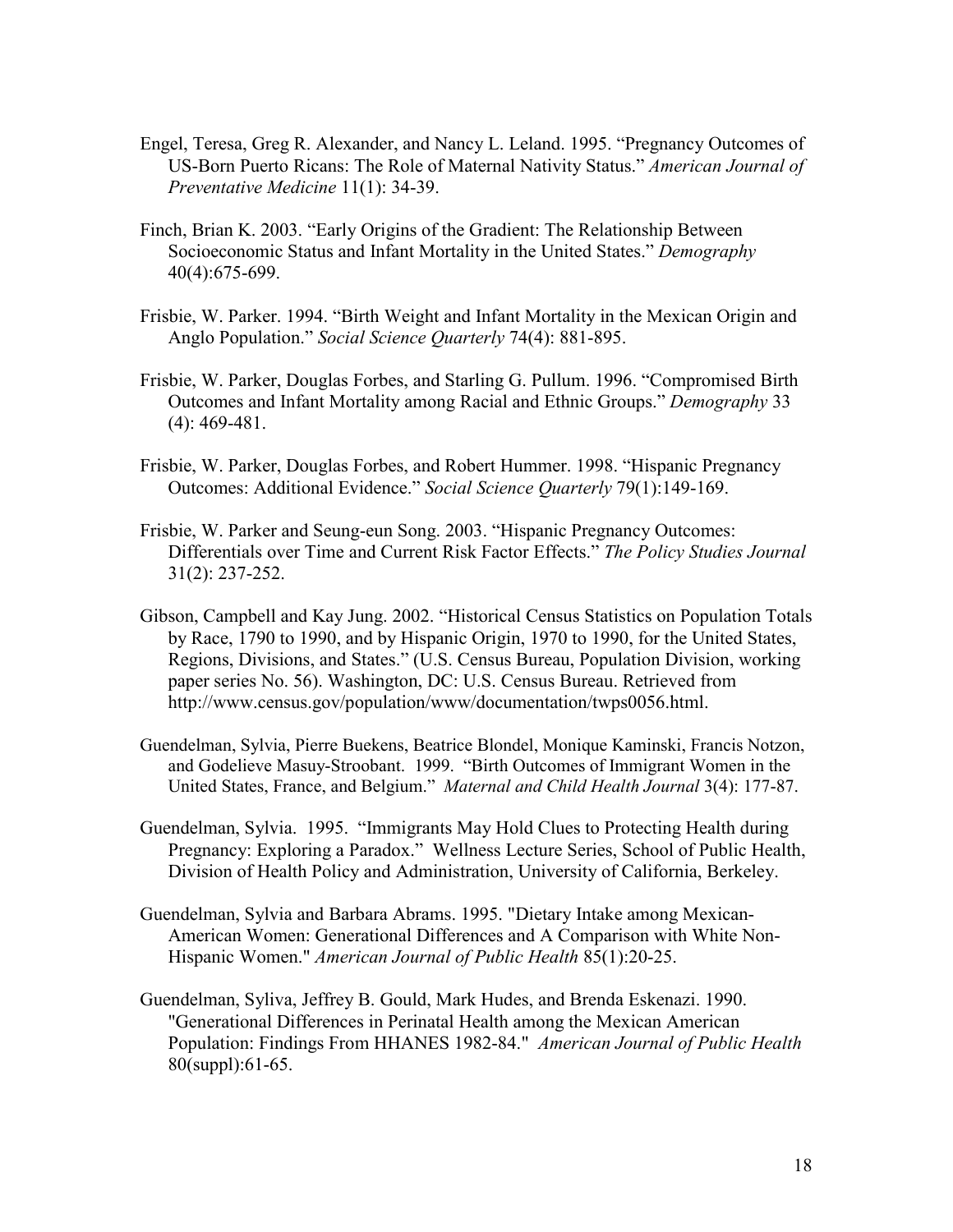- Hedderson, John and Howard C. Daudistel. 1982. "Infant Mortality of the Spanish Surname population." Social Science Journal 19(4): 67-78.
- Hessol, Nancy A. and Elena Fuentes-Afflick. 2005. "Ethnic Differences in Neonatal and Postneonatal Mortality." Pediatrics 115(1): e44-e51.
- Hummer, Robert, Isaac W. Eberstein, and Charles Nam. 1992. "Infant Mortality Differentials among Hispanic Groups in Florida." Social Forces 70(4):1055-1075.
- Hummer, Robert, Monique Biegler, Peter B. De Turk, Douglas Forbes, W. Parker Frisbie, Ying Hong, and Starling G. Pullam. 1999. "Race/Ethnicity, Nativity, and Infant Mortality in the United States." Social Forces 77(3): 1083-1118.
- Kerr, George, Jeremy Ying, and William Spears. 1995. "Ethnic Differences in Causes of Infant Mortality: Texas Births, 1989 through 1991." Texas Medicine 91(9): 50-56.
- Kerr, George, Jeremy Ying, Michele Verrier, and William Spears. 1995. "Proportional Differences in Births and Infant Mortality Rates among the Triethnic Population in Texas from 1984 through 1986." Texas Medicine 91(3): 50-57.
- Kanaiaupuni, Shawn M. and Katharine M. Donato. 1999. "Migradollars and Mortality: The Effects of Migration on Infant Survival in Mexico." Demography 36(3): 339- 353.
- Landale, Nancy S., R.S. Oropesa, and Bridget K. Gorman. 2000. "Migration and Infant Death: Assimilation or Selective Migration among Puerto Ricans?" American Sociological Review 65(6): 888-909.
- Landale, Nancy S., R.S. Oropesa, Daniel Llanes, and Bridget K. Gorman. 1999. "Does Americanization Have Adverse Effects on Health?: Stress, Health Habits, and Infant Health Outcomes among Puerto Ricans." Social Forces 78(2): 613-641.
- Leslie, Jennie C., Shelley L. Galvin, Sandra J. Diehl, Trude A. Bennett, and Paul A. Buescher. 2003. "Infant Mortality, Low Birth Weight, and Prematurity among Hispanic, White, and African American Women in North Carolina." American Journal of Obstetrics and Gynecology 188(5): 1238-1240.
- Levin, Jeffrey and Kyriakos S. Markides. 1985. "Socioeconomic Status and Infant Mortality among Hispanics in a Southwestern City." Social Biology 32(1-2): 61-64.
- MacDorman, Marian F., Joyce A. Martin, T.J. Mathews, Donna L. Hoyert, Stephanie J. Ventura. 2005. "Explaining the 2001-02 Infant Mortality Increase: Data from the Linked Birth/Infant Death Data Set." (National Vital Statistics Reports Vol. 53 No. 12) Hyattville, Maryland: National Center for Health Statistics.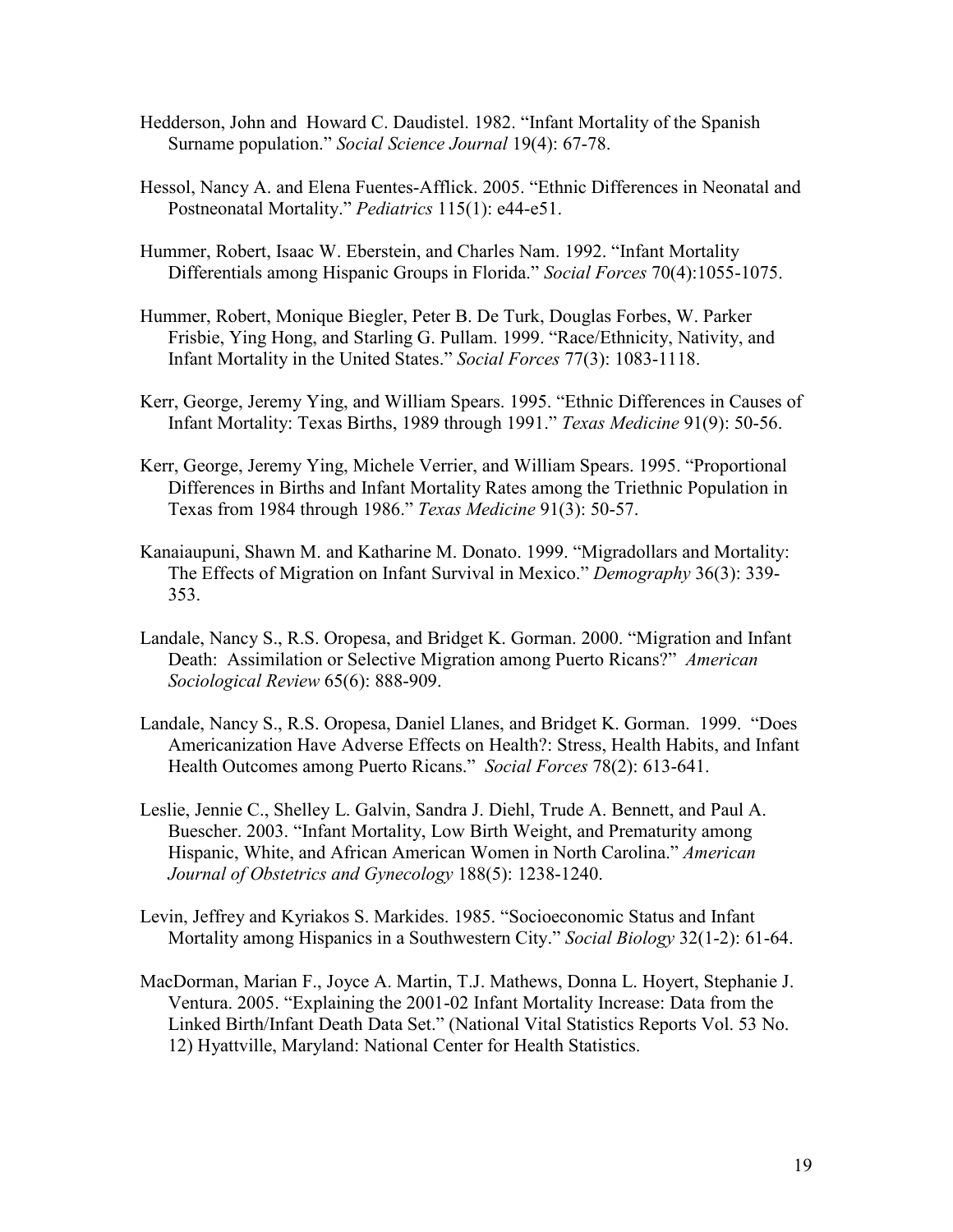- Markides, Kyriako S. and Jeannine Coreil. 1986. "The Health of Hispanics in the Southwestern United States: An Epidemiologic Paradox." Public Health Reports 101(3):253-265.
- Mathews, T.J., Fay Menacker, and Marian MacDorman. 2003. "Infant Mortality Statistics from the 2001 Period Linked Birth/Death Data Set." (National vital Statistics report. Vol. 52 No. 2) Hyattville, Maryland: National Center for Health **Statistics**
- Muhuri, Pradip K., Marian F. MacDorman, Trena M. Ezzati-Rice. 2004. "Racial Differences in Leading Causes of Infant Death in the United States." Paediatric and Perinatal Epidemiology 18(1):51-60.
- National Center for Health Statistics (NCHS). 2004. "Hispanic Origin." NCHS Definitions. Retrieved from [http://www.cdc.gov/nchs/datawh/nchsdefs/hispanic.htm.](http://www.cdc.gov/nchs/datawh/nchsdefs/hispanic.htm)
- Palloni, Alberto and Elizabeth Arias. 2004. "Paradox Lost: Explaining the Hispanic Adult Mortality Advantage." Demography 41(3): 385-415.
- Palloni, Alberto and Jeffrey Morenoff. 2001 "Interpreting the Paradoxical in the 'Hispanic Paradox': Demographic and Epidemiological Approaches." in M. Weinstein, Al Hermalin, and Mike Stoto (eds.) Population Health and Aging, New York: New York Academy of Sciences.
- Powell-Griner, Eve. 1998. "Differences in Infant Mortality among Texas Anglos, Hispanics, and Black." Social Science Quarterly 69:452-467.
- Powell-Griner Eve and Dan Streck. 1982. "A Closer Examination of Neonatal Mortality Rates among the Texas Spanish Surname Population." American Journal of Public Health 72(9): 993-999.
- Racine, Andrew D., Theodore J. Joyce, Wenhui Li, and Mary Ann Chiasson. 1998. "Recent Declines in New York City Infant Mortality Rates." Pediatrics 101(4):682- 688.
- Ramirez, Roberto R. and G. Patricia de la Cruz. 2003. The Hispanic Population in the United States: March 2002. (Current Population Reports, P20-545) U.S. Census Bureau, Washington DC.. Retreived from http://www.census.gov/prod/2003pubs/p20-545.pdf
- Reichman, Nancy and Genevieve M. Kenny. 1998. "Prenatal Care, Birth Outcomes, and Newborn Hospitalization Costs: Patterns among Hispanics in New Jersey." Family Planning Perspectives 30(4): 182-187, 200.
- Rogers, Richard G. 1984. "Infant Mortality among New Mexican Hispanics, Anglos, and Indians." Social Science Quarterly 65(3): 876-884.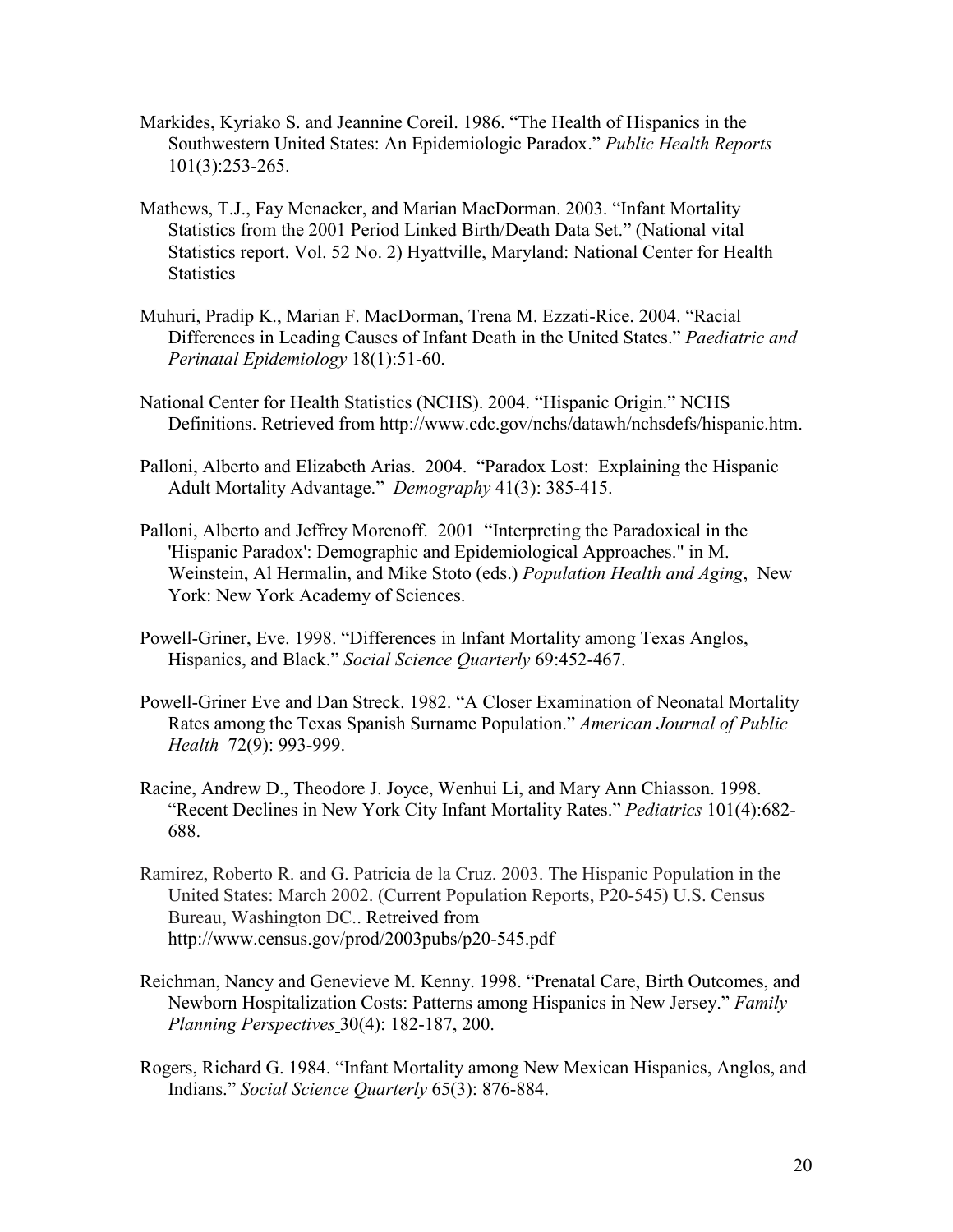- Rogers, Richard G. 1989. "Ethnic and Birth Weight Differences in Cause-specific Infant Mortality." Demography 26(2): 335-343.
- Rumbaut, Ruben G. and John R. Weeks. 1996. "Unraveling a Public Health Enigma: Why do Immigrants Experience Superior Perinatal Health Outcomes?" Research in the Sociology of Health Care 13B:337-391.
- Saenz, Rogelio. 2007. "In Search of Missing Mexican-Origin Babies: Implications for Infant Mortality and Fertility." Paper accepted for presentation at the annual meeting of the American Sociological Association, New York.
- Salihu, Hamisu, Muktar Aliyu, Bosny Pierre-Louis, and Greg Alexander. 2003. "Levels of Excess Infant Deaths Attributable to Maternal Smoking during Pregnancy in the United States." Maternal and Child Health Journal 7(4): 219-227.
- Selby, Maija L., Eun Sul Lee, Dorothy M. Tuttle, and Hardy D. Loe. 1984. "Validity of the Spanish Surname Infant Mortality Rate as a Health Status Indicator for the Mexican American Population." American Journal of Public Health 74:998-1002.
- Singh, Gopal K. and Stella M. Yu. 1996. "Adverse Pregnancy Outcomes: Differences between US- and Foreign-Born Women in Major US Racial & Ethnic groups." American Journal of Public Health 86(6): 837-843.
- Singh, Gopal K. and Mohammad Siahpush. 2002. "Ethnic-Immigrant Differentials in Health Behaviors, Morbidity, and Cause-Specific Mortality in the United States: An Analysis of Two National Data Bases." Human Biology 74(1): 83-109.
- Sorlie Paul D., Eric Backlund, Norman J. Johnson, and Eugene Rogot. 1993. "Mortality by Hispanic status in the United States." Journal of American Medical Association 270:2464-2468.
- Smith, David P. and Benjamin S. Bradshaw. 2005. "Rethinking the Hispanic Paradox: Death Rates and Life Expectancy for US Non-Hispanic White and Hispanic Populations. American Journal of Public Health 96(9): 1686-1692.
- Teller, Charles H. and Steve Clyburn. 1974. "Trends in Infant Mortality." Texas Business Review 48:240-246.
- U.S. Bureau of the Census. 2003. American factfinder. Available online at <http://factfinder.census.gov/>
- Verrier, Michele, William Spears, Jeremy Ying, and George R. Kerr. 1993. "Patterns of Birth Weight in Relation to Gestational Age, Maternal Age, Parity, and Prenatal Care." Texas Medicine 89:51-56.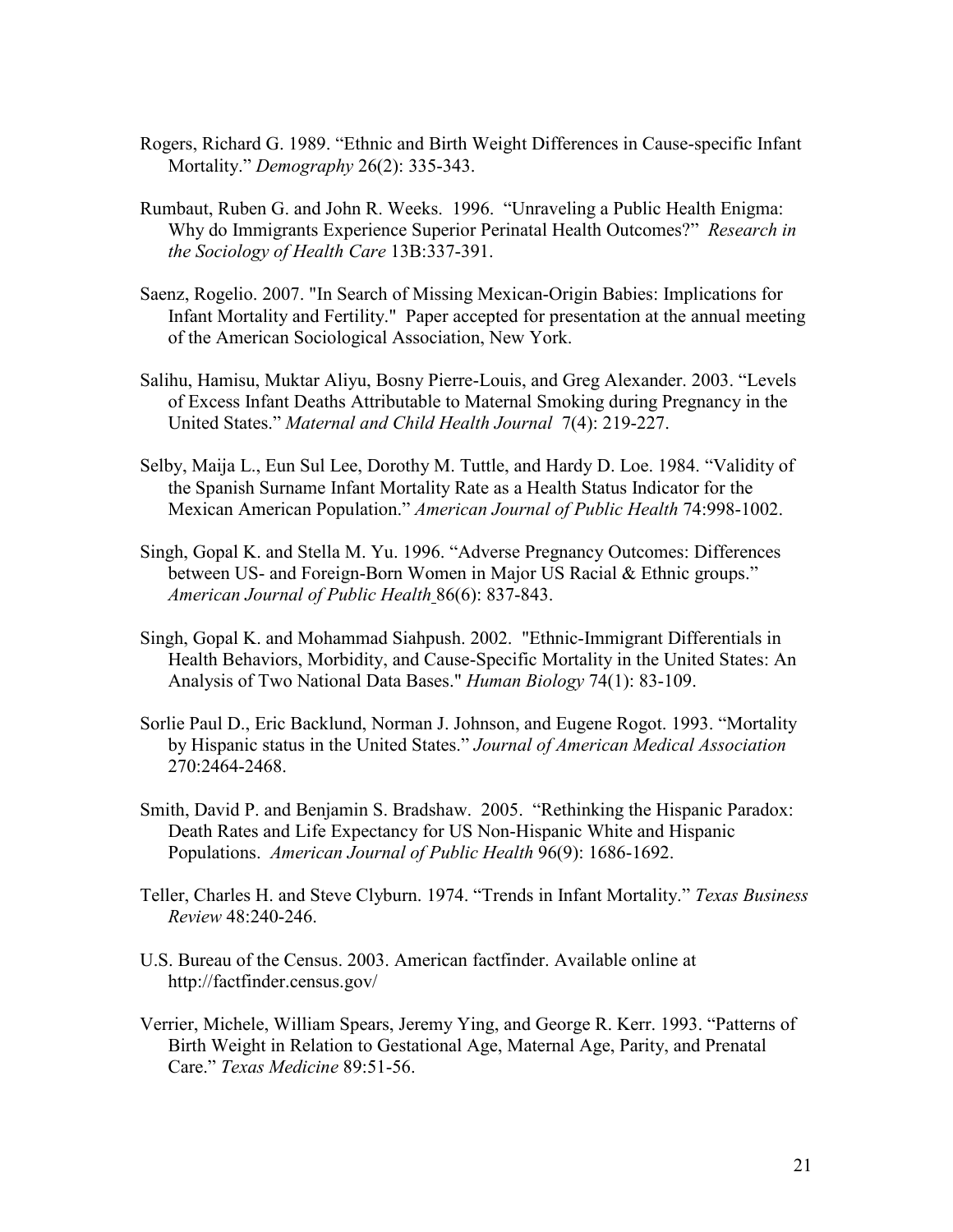- Verrier, Michele, William Spears, Jeremy Ying, and George Kerr. 1994. "Patterns of Infant Mortality in Relation to Birth Weight, Gestational and Maternal Age, Parity and Prenatal Care in Texas' Triethnic Population, 1984 through 1986." Texas Medicine 90(8): 50-56.
- Williams, Ronald L., Nancy J. Binkin, and Elizabeth J. Clingman. 1986. "Pregnancy Outcomes among Spanish-Surname Women in California." American Journal of Public Health 76:387-91.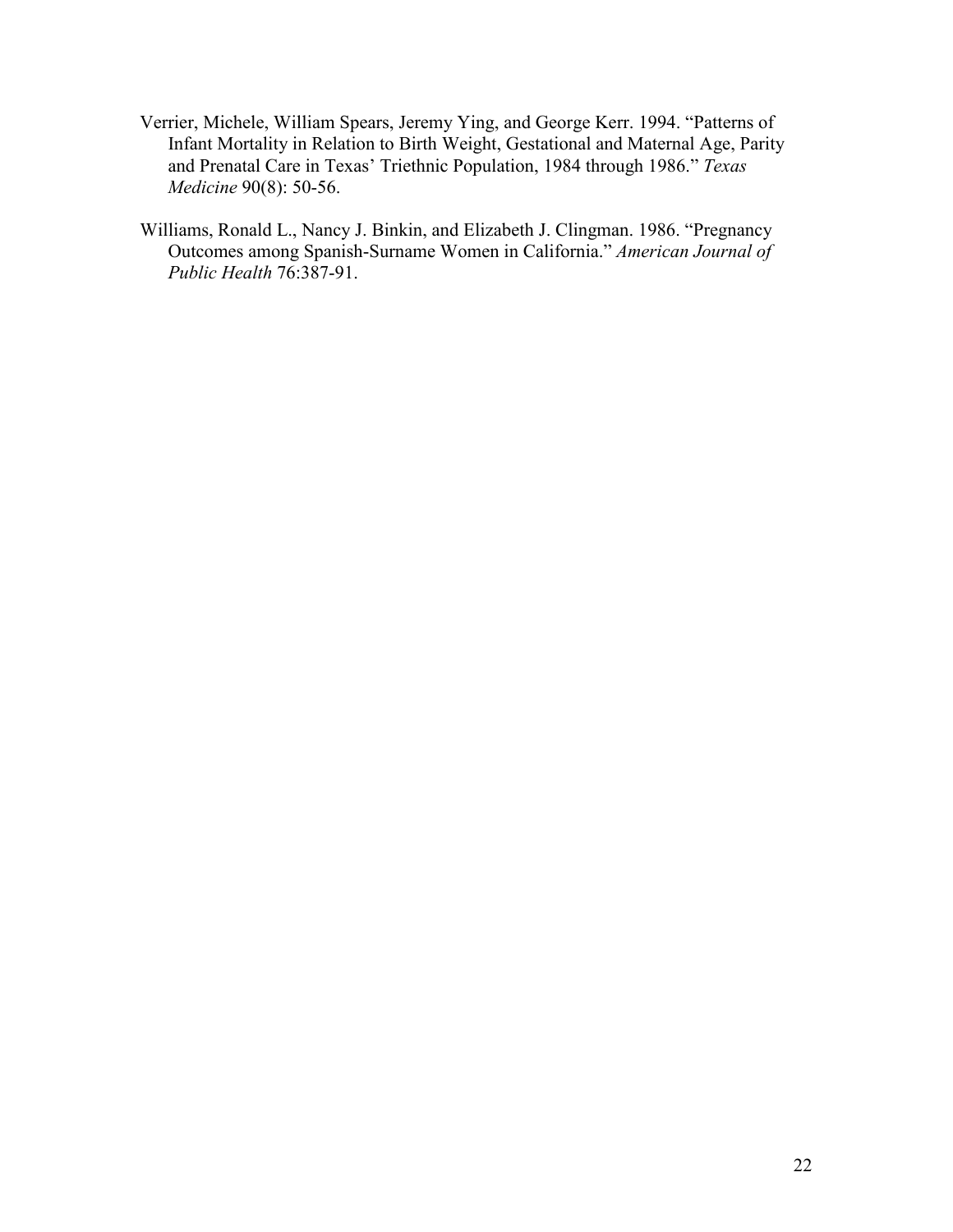|                         | Table 1: Selected Studi                                                                                                                                             |                         | ies for meta-analysis of infant mortality and the Hispanic Paradox                                             |                      |              |
|-------------------------|---------------------------------------------------------------------------------------------------------------------------------------------------------------------|-------------------------|----------------------------------------------------------------------------------------------------------------|----------------------|--------------|
|                         | <b>Publication Year</b><br>Source,                                                                                                                                  | Study Populatior        | Data Source                                                                                                    | Study Period         | No. of Cases |
|                         | Hedderson and Daudistel, 1982 (2)                                                                                                                                   | El Paso, Texas          | El Paso County Birth/Death                                                                                     | 1970-1971, 1976-1978 | 18,544       |
|                         | 1974<br>Teller and Clyburn,                                                                                                                                         | Texas                   | State Birth/Death                                                                                              | 1970-1972            |              |
|                         | Rogers, 1984                                                                                                                                                        | New Mexico              | State Birth/Death                                                                                              | 1974-1977            | 84,951       |
|                         | 4<br>Selby et al., 198                                                                                                                                              | Houston, Texas          | Harris County Birth/Death                                                                                      | 1974-1975            | 68,584       |
|                         | Cramer, 1987                                                                                                                                                        | California              | State Birth/Death                                                                                              | 1978                 | 289,232      |
|                         | Cramer, 1988                                                                                                                                                        | California              | State Birth/Death                                                                                              | 1978-1982            | 651,951      |
|                         | Powell-Griner and Streck, 1982                                                                                                                                      | Texas                   | State Birth/Death                                                                                              | 1979                 | 254,263      |
|                         | Levin and Markides, 1985                                                                                                                                            | Corpus Christi,<br>exas | Nueces County Birth/Death                                                                                      | 1979-1983            | 22,891       |
|                         | 88<br>Powell-Griner, 19                                                                                                                                             | Texas                   | State Birth/Death                                                                                              | 1980                 | 257,385      |
|                         | Rogers, 1989                                                                                                                                                        | New Mexico              | State Birth/Death                                                                                              | 1980-1983            | 105,974      |
|                         | Hummer, 1992                                                                                                                                                        | Florida                 | State Birth/Death                                                                                              | 1980-1982            | 39,474       |
|                         | Williams et al., 1986                                                                                                                                               | California              | State Birth/Death                                                                                              | 1981                 | 414,538      |
|                         | Becerra et al., 1991                                                                                                                                                | United States           | NCHS <sup>1</sup>                                                                                              | 1983-1984            | 7,286,735    |
|                         | Engel et al., 1995                                                                                                                                                  | United States           | NCHS <sup>1</sup>                                                                                              | 1983-1986            | 133,818      |
|                         | Verrier et al., 1994                                                                                                                                                | Texas                   | State Birth/Death                                                                                              | 1984-1986            | 877,738      |
| $\frac{6}{1}$           | Frisbie et al., 1996                                                                                                                                                | United States           | NCHS <sup>1</sup>                                                                                              | 1987                 | 1,885,670    |
|                         | Singh and Yu, 1996                                                                                                                                                  | United States           | National Birth/Death                                                                                           | 1985-1987            | 5,535,232    |
| $\overset{\circ}{\tau}$ | Racine, 1998 (2)                                                                                                                                                    | New York                | State Birth/Death                                                                                              | 1988-1989, 1992-1993 | 501,324      |
|                         | Finch, 2003                                                                                                                                                         | United States           | $N$ MIHS <sup>2</sup>                                                                                          | 1988                 | 12,814       |
| 20                      | Frisbie, Forbes, and Hummer 1998                                                                                                                                    | <b>United States</b>    | National Birth/Death                                                                                           | 1989-1991            | 9,344,331    |
| 24                      | Reichman and Kenny, 1998                                                                                                                                            | New Jersey              | State Birth/Death                                                                                              | 1989-1990            | 198,881      |
| 22                      | Muhuri et al., 2004 (2)                                                                                                                                             | <b>United States</b>    | NCHS <sup>1</sup>                                                                                              | 1989-1991, 1995-1997 | 23,355,912   |
| 23                      | Hummer et al., 1999                                                                                                                                                 | United States           | NCHS <sup>1</sup>                                                                                              | 1989-1991            | 10,061,787   |
| $\overline{24}$         | 1995<br>Kerr, Ying, Spears,                                                                                                                                         | Texas                   | State Birth/Death                                                                                              | 1989-1991            | 941,474      |
| 25                      | CDC, 2003                                                                                                                                                           | United States           | National Birth/Death                                                                                           | 1989-1991, 1998-2000 |              |
| 26                      | Collins et al., 2001                                                                                                                                                | <b>Illinois</b>         | State Birth/Death                                                                                              | 1992-1995            | 51,412       |
| 27                      | Leslie et al., 2003                                                                                                                                                 | North Carolina          | State Birth/Death                                                                                              | 1993-1997            | 498,902      |
| $^{28}$                 | 1999<br>Cervantes et al., 1                                                                                                                                         | Chicago, Illinois       | Chicago, Illinois Birth/Death                                                                                  | 1994                 | 52,033       |
| 29                      | Hessol and Fuentes-Afflick, 2005                                                                                                                                    | California              | State Birth/Death                                                                                              | 1995-1997            | 1,277,393    |
| 30                      | Frisbie and Song, 2003                                                                                                                                              | <b>United States</b>    | NCHS <sup>1</sup>                                                                                              | 1995-1997            | 8,892,500    |
| 22                      | Alexander et al., 2003                                                                                                                                              | <b>United States</b>    | NCHS <sup>1</sup>                                                                                              | 1995-1997            | 10,357,500   |
| 32                      | Salihu et al., 2003                                                                                                                                                 | <b>United States</b>    | National Birth/Death                                                                                           | 1997                 | 3,004,616    |
| 33                      | MacDorman et al., 2005 (4)                                                                                                                                          | United States           | NCHS <sup>1</sup>                                                                                              | 1999-2002            | 15,004,603   |
|                         | <sup>2</sup> NMHIS, National Mother and Infant Health Survey<br><sup>1</sup> NCHS, National Center for Health Statistics<br>Number in parenthesis indicates the num |                         | ber of comparison taken from each study. Separate comparisons indicate IMRs rates listed individually by year. |                      |              |
|                         |                                                                                                                                                                     |                         |                                                                                                                |                      |              |

Ë  $\overline{a}$  $\ddot{z}$  $\epsilon$  $\ddot{z}$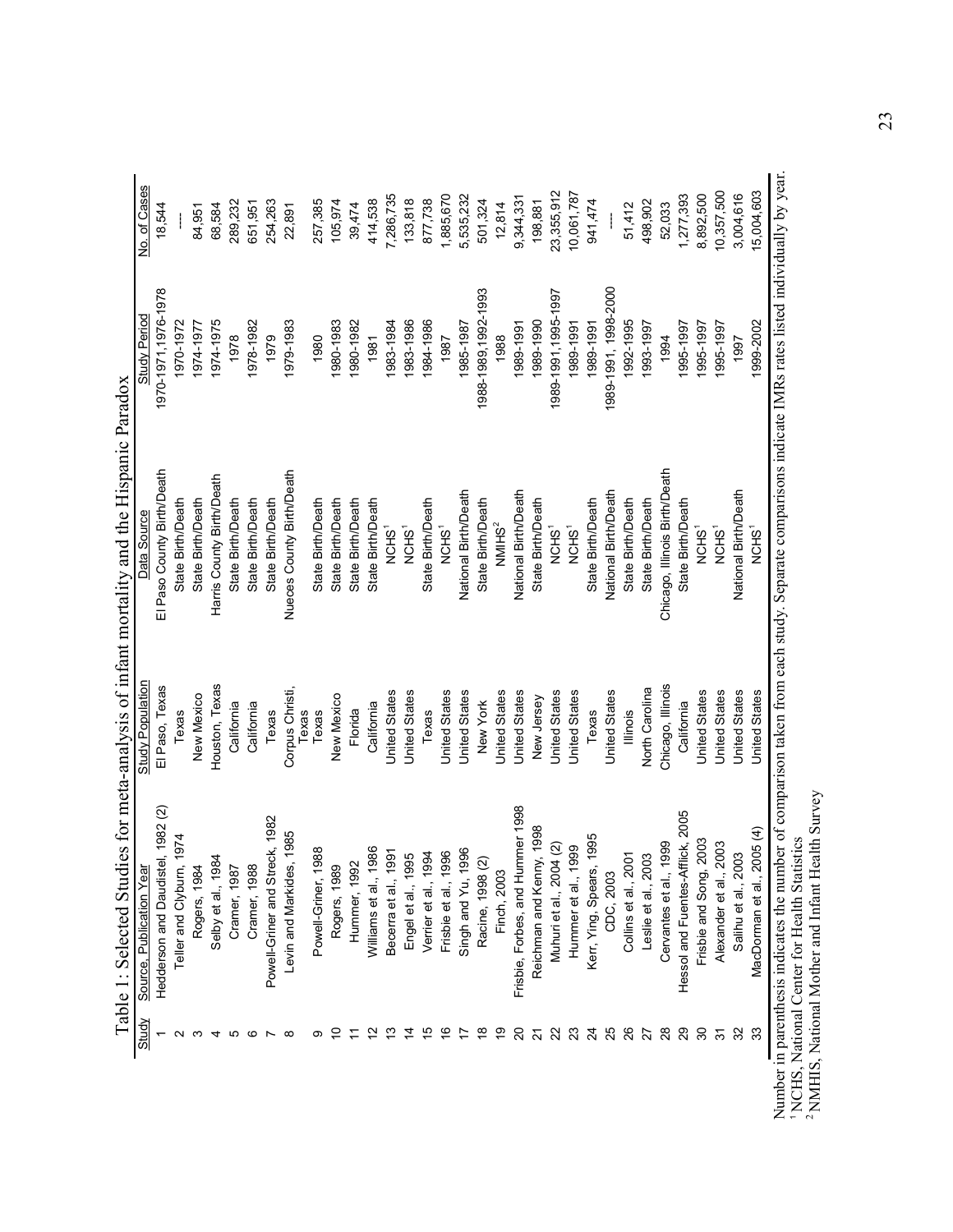Table 2: Weighted Average Risk Factors of Infant Mortality by Race/Ethnicity<sup>1,2</sup>

|                        |                                                                                                               |                             |         |           |           | Cent/South      | $\overline{All}$ |              |              |
|------------------------|---------------------------------------------------------------------------------------------------------------|-----------------------------|---------|-----------|-----------|-----------------|------------------|--------------|--------------|
|                        |                                                                                                               | $\underline{\underline{N}}$ | Mexican | PR        | Cuban     | <b>American</b> | Hispanic         | <b>White</b> | <b>Black</b> |
| Education <sup>3</sup> | Definition                                                                                                    | 3                           |         |           |           |                 |                  |              |              |
|                        | < 9 years                                                                                                     |                             | 30.4%   | 7.6%      | 2.9%      | 23.6%           | 28.0%            | 2.0%         | 1.4%         |
|                        | 9-11 years                                                                                                    | 3                           | 29.1%   | 32.7%     | 12.6%     | 18.9%           | 29.0%            | 11.9%        | 18.7%        |
|                        | $<$ 12 yr                                                                                                     | $\overline{\mathbf{4}}$     | 34.5%   | 42.4%     | 22.3%     | 27.8%           | 30.1%            | 12.9%        | 27.4%        |
|                        |                                                                                                               |                             |         |           |           |                 |                  |              |              |
| <b>Prenatal Care</b>   | No Prenatal                                                                                                   | $\sqrt{5}$                  | 3.7%    | 9.3%      | 4.4%      | 2.8%            | 1.1%             | 1.0%         | 3.5%         |
|                        |                                                                                                               |                             |         |           |           |                 |                  |              |              |
|                        | 3rd Trimester or none                                                                                         | $\overline{\mathbf{c}}$     | $NR^4$  | <b>NR</b> | <b>NR</b> | <b>NR</b>       | 8.4%             | 4.5%         | 7.3%         |
|                        | Inadequate Care                                                                                               | 5                           | 27.1%   | 24.9%     | 10.1%     | 23.0%           | 12.4%            | 9.7%         | 26.9%        |
|                        |                                                                                                               |                             |         |           |           |                 |                  |              |              |
| <b>Maternal Age</b>    | % < 19                                                                                                        | 3                           | 24.0%   | 25.9%     | 18.2%     | 26.2%           | 18.0%            | 10.0%        | 11.4%        |
|                        |                                                                                                               |                             |         |           |           |                 |                  |              |              |
|                        | % < 20                                                                                                        | 3                           | 42.2%   | 26.4%     | 19.1%     | 25.3%           | 21.6%            | 9.6%         | 24.5%        |
| <b>Marital Status</b>  |                                                                                                               |                             |         |           |           |                 |                  |              |              |
|                        | % unmarried                                                                                                   | 11                          | 34.6%   | 56.6%     | 22.2%     | 44.8%           | 29.5%            | 17.5%        | 64.4%        |
|                        | Weighted averages were calculated using the proportion of total sample size as the weight for each individual |                             |         |           |           |                 |                  |              |              |

<sup>1</sup>Weighted averages were calculated using the proportion of total sample size as the weight for each individual category.

 $2R$ isk factors percentages were taken from US born racial/ethnic groups if a distinction was made by nativity status <sup>3</sup>Cervantes et al. (1999) was excluded in the category of education since this study did not report education levels similar to any other study. 4 NR, Not Reported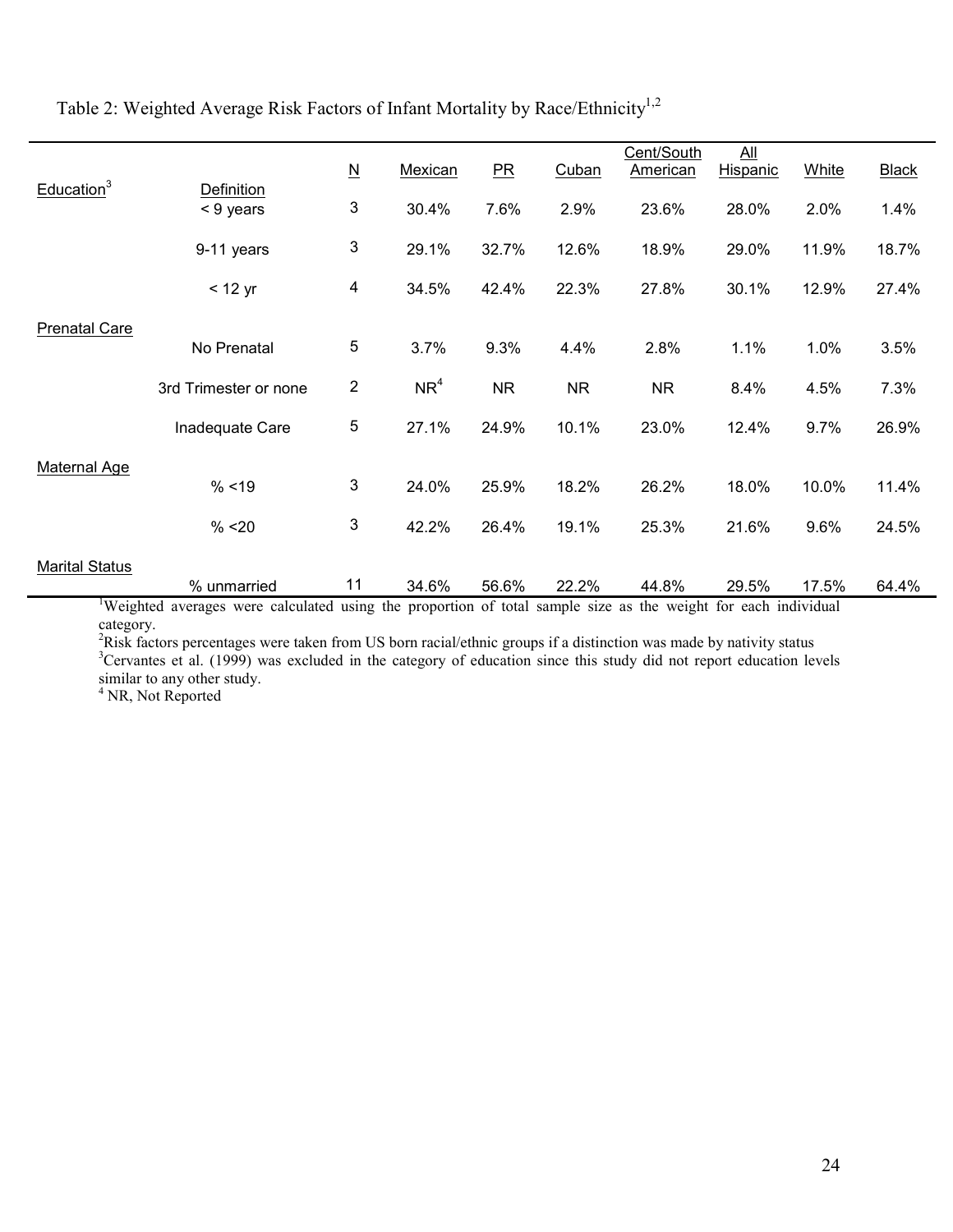| <b>Group Comparisons</b><br>Hispanics to Whites | <b>No. of Comparisons</b><br>22 | <b>Risk Ratio (95% CI)</b><br>$1.07(1.03 - 1.11)$ | <b>P-value</b><br>${}< 0.0001$ |
|-------------------------------------------------|---------------------------------|---------------------------------------------------|--------------------------------|
| <b>Blacks to Hispanics</b>                      | 19                              | $2.06(1.95-2.18)$                                 | ${}_{0.0001}$                  |
| <b>Blacks to Whites</b>                         | 24                              | $2.25(2.17-2.33)$                                 | ${}_{0.0001}$                  |

Table 3: Meta-Analysis Risk Ratios<sup>1</sup>

<sup>1</sup>Risk ratios are based on random effects model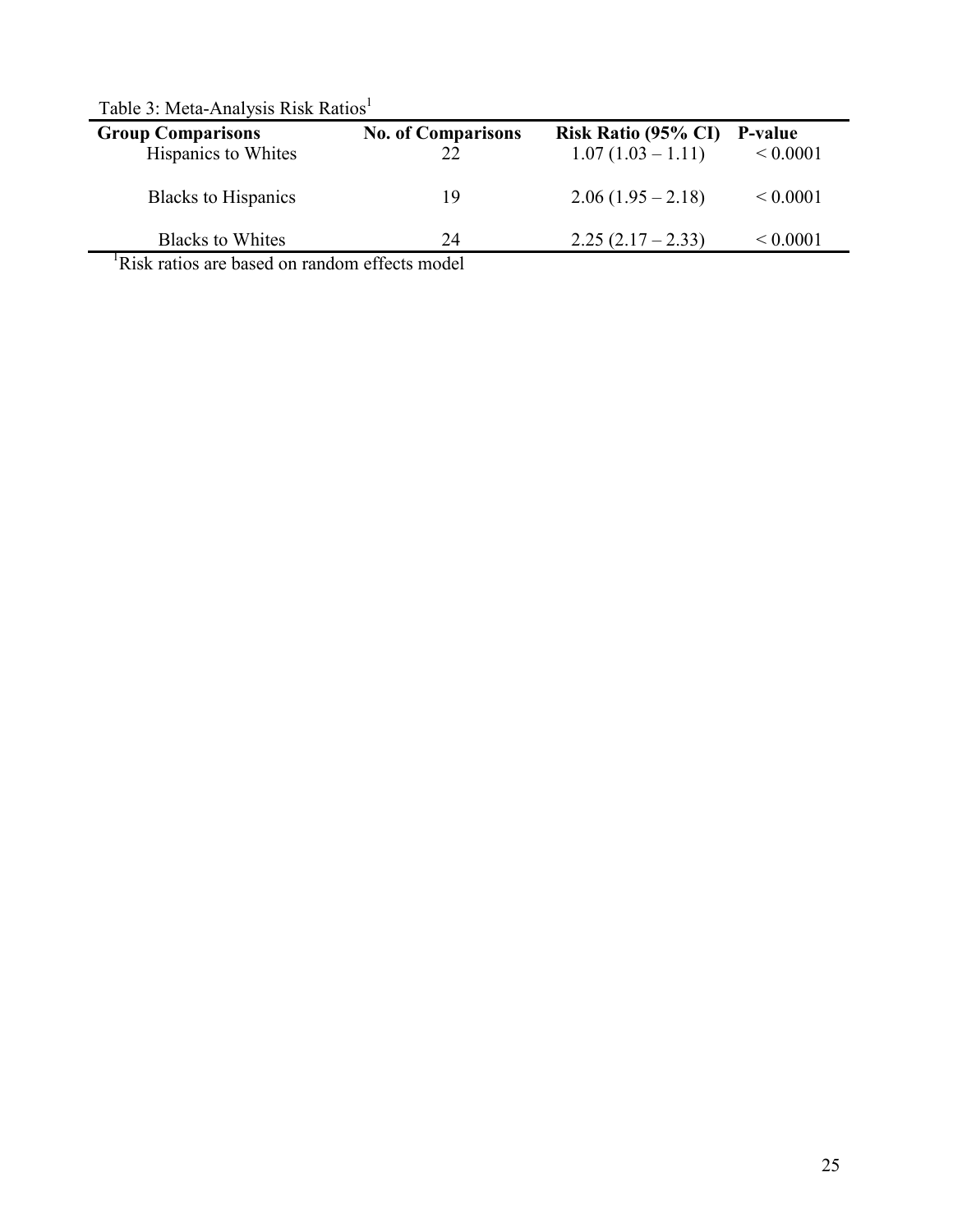

# Figure 1: IMR by Maternal Ethnicity and Year of Study Period<sup>1,2,3</sup>

 $<sup>1</sup>$  Publication year follows the authors name; year of study period follows in parenthesis.</sup>

 $2$  Studies that report IMRs for multiple years appear as individual study year (e.g. MacDorman)

<sup>3</sup> The solid curves represent trends estimated by lowess curves fitted; see Methods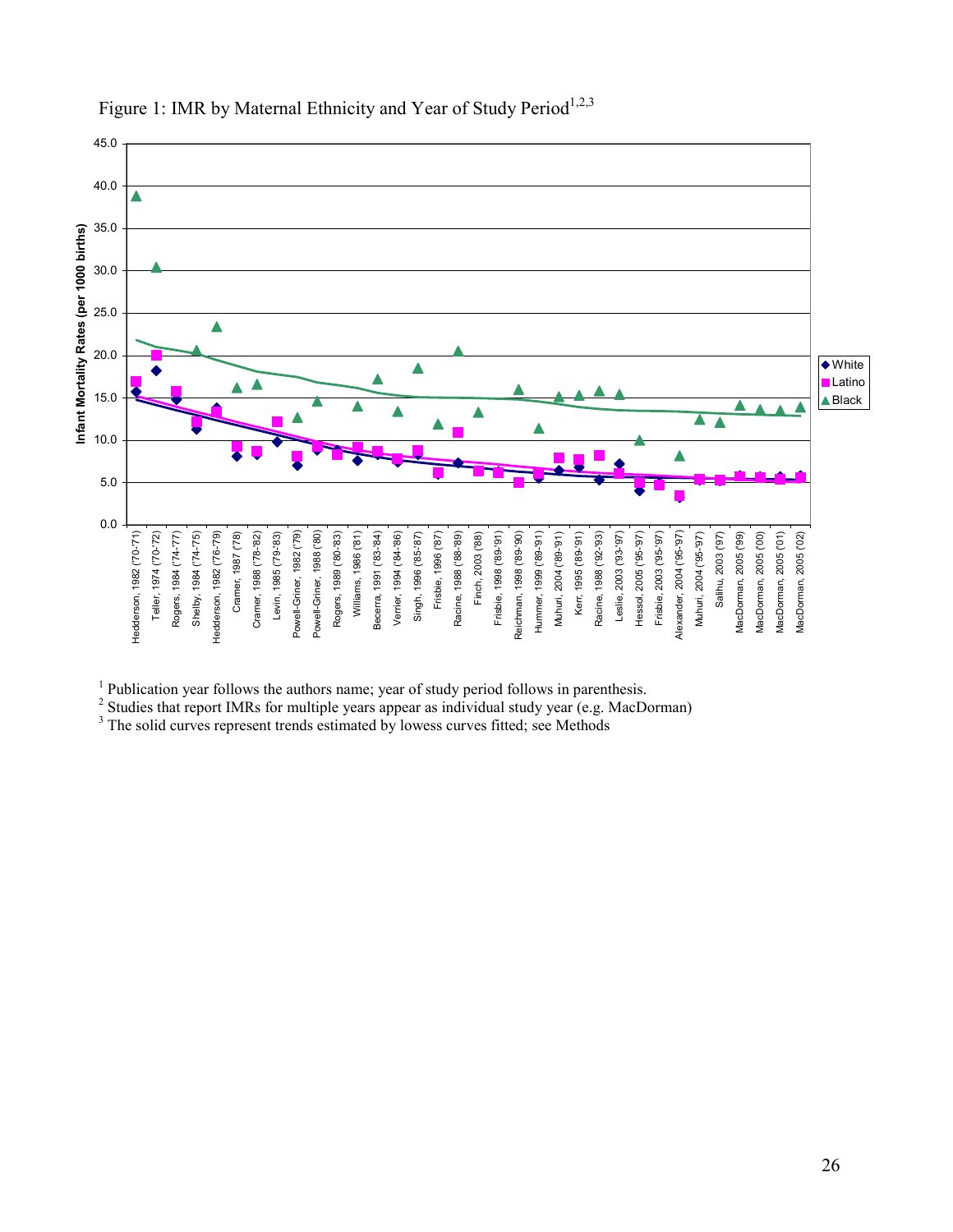Figure 2A: Risk Ratios of Hispanics to Whites by Maternal Ethnicity and Study Period Figure 2A: Risk Ratios of Hispanics to Whites by Maternal Ethnicity and Study Period

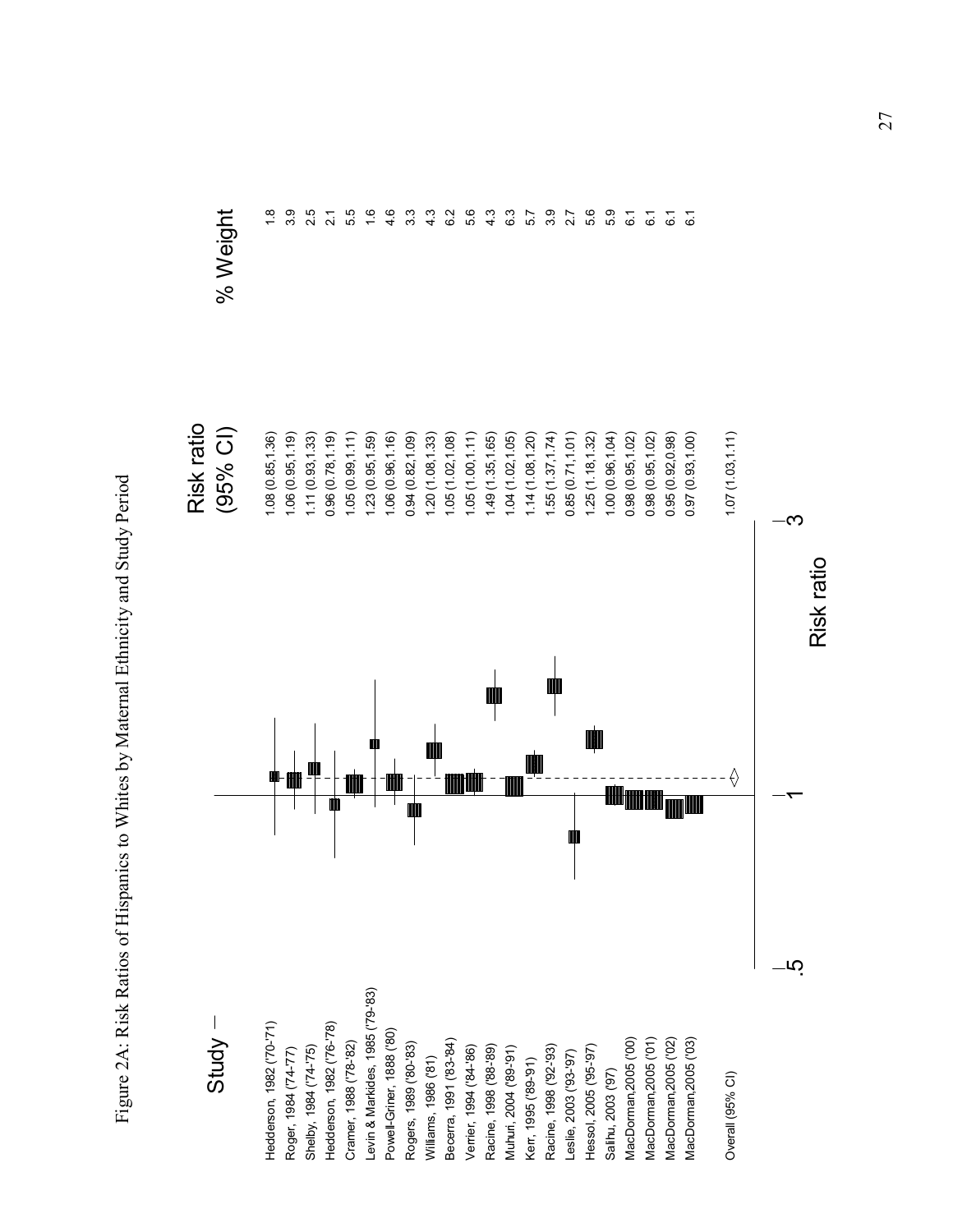|                           | Figure 2B: Risk Ratios of Blacks to Hispanics by Maternal Ethnicity and Study Period |                   |                  |
|---------------------------|--------------------------------------------------------------------------------------|-------------------|------------------|
|                           |                                                                                      | Risk ratio        |                  |
| <b>Study</b>              |                                                                                      | $(95%$ CI)        | % Weight         |
| Hedderson, 1982 ('70-'71) |                                                                                      | 1.76 (1.16,2.66)  | $1\overline{4}$  |
| Shelby, 1984 ('74-'75)    |                                                                                      | 1.68(1.40, 2.02)  | 3.8              |
| Hedderson, 1982 ('76-'78) |                                                                                      | 2.29 (1.46,3.60)  | $\frac{2}{1}$    |
| Cramer, 1988 ('78-'81)    |                                                                                      | 1.91(1.78, 2.05)  | 5.9              |
| Powell-Griner, 1888 ('80) |                                                                                      | 1.57(1.41, 1.76)  | 5.2              |
| Williams, 1986 ('81)      |                                                                                      | 1.54(1.35, 1.75)  | $4.\overline{8}$ |
| Becerra, 1991 ('83-'84)   |                                                                                      | 1.98(1.92, 2.03)  | $6\overline{4}$  |
| Verrier, 1994 ('84-'86)   |                                                                                      | 1.72(1.61, 1.83)  | 6.0              |
| Racine, 1998 ('88-'89)    |                                                                                      | 1.88(1.73, 2.04)  | 57               |
| Muhuri, 2004 ('89-'91)    |                                                                                      | 2.27 (2.23, 2.30) | 6.5              |
| Kerr, 1995 ('89-'91)      |                                                                                      | 1.98(1.87, 2.10)  | $\overline{6}$ . |
| Racine, 1998 ('92-'93)    |                                                                                      | 1.93(1.76, 2.11)  | 5.5              |
| Leslie, 2003 ('93-'97)    |                                                                                      | 2.52 (2.12,2.99)  | 4.0              |
| Hessol, 2005 ('95-'97)    |                                                                                      | 2.00 (1.86,2.15)  | 5.9              |
| Salihu, 2003 ('97)        |                                                                                      | 2.32(2.22,2.42)   | 6.2              |
| MacDorman, 2005 ('99)     |                                                                                      | 2.47 (2.38,2.57)  | 6.3              |
| MacDorman, 2005 ('00)     |                                                                                      | 2.43 (2.34, 2.52) | 6.3              |
| MacDorman, 2005 ('01)     |                                                                                      | 2.50 (2.41, 2.59) | 6.3              |
| MacDorman, 2005 ('02)     |                                                                                      | 2.48 (2.40, 2.57) | 6.3              |
| Overall (95% CI)          |                                                                                      | 2.06 (1.95,2.18)  |                  |
|                           |                                                                                      |                   |                  |
|                           |                                                                                      | 4                 |                  |

Risk ratio